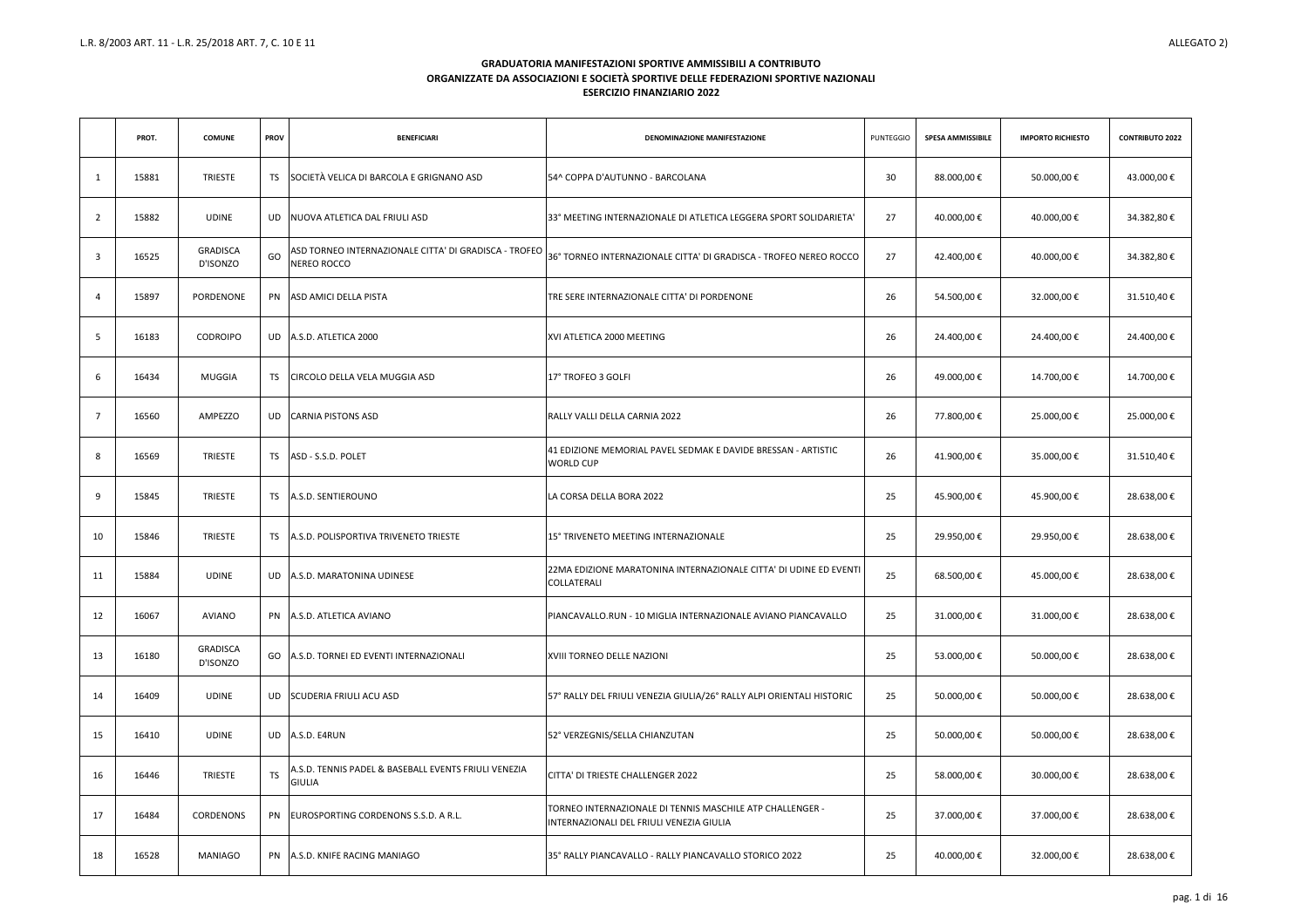|                 | PROT. | <b>COMUNE</b>                      | <b>PROV</b> | <b>BENEFICIARI</b>                                                    | DENOMINAZIONE MANIFESTAZIONE                                                                                                                          | <b>PUNTEGGIO</b> | <b>SPESA AMMISSIBILE</b> | <b>IMPORTO RICHIESTO</b> | <b>CONTRIBUTO 2022</b> |
|-----------------|-------|------------------------------------|-------------|-----------------------------------------------------------------------|-------------------------------------------------------------------------------------------------------------------------------------------------------|------------------|--------------------------|--------------------------|------------------------|
| 19              | 16533 | <b>TRIESTE</b>                     | TS.         | A.P.D. MIRAMAR                                                        | 26^ BAVISELA                                                                                                                                          | 25               | 98.000,00€               | 45.000,00 €              | 28.638,00€             |
| 20              | 16564 | <b>UDINE</b>                       | <b>UD</b>   | FORUM IULII RUGBY FOOTBALL CLUB A.S.D.                                | EUROPEAN MASTER FINAL - EBRA SERIES                                                                                                                   | 25               | 30.000,00€               | 30.000,00 €              | 28.638,00€             |
| 21              | 16579 | PALMANOVA                          |             | UD   EVENTI SPORTIVI PALMANOVA A.S.D.                                 | 20° MEZZA MARATONA CITTA' DI PALMANOVA                                                                                                                | 25               | 74.000,00€               | 74.000,00 €              | 28.638,00€             |
| 22              | 14550 | <b>TOLMEZZO</b>                    | UD.         | FUORISTRADA CLUB TOLMEZZO ASD                                         | 26 CARNIA 4X4 MEMORIAL TITTA CONCINA                                                                                                                  | 24               | 19.500,00€               | 15.000,00€               | 15.000,00€             |
| 23              | 14669 | <b>PORCIA</b>                      |             | PN A.S.D. POLISPORTIVA SAN GIORGIO                                    | CORNACCHIA WORLD CUP                                                                                                                                  | 24               | 44.000,00€               | 44.000,00 €              | 25.765,60€             |
| 24              | 15195 | <b>TRIESTE</b>                     | TS          | ASSOCIAZIONE DILETTANTISTICA U.S. TRIESTINA NUOTO                     | TROFEO DI NUOTO MEMORIAL CALLIGARIS                                                                                                                   | 24               | 52.000,00 €              | 50.000,00 €              | 25.765,60€             |
| 25              | 15424 | <b>TRIESTE</b>                     | TS          | ASD TRIESTE ATLETICA APS                                              | 18^ MUJALONGA SUL MAR                                                                                                                                 | 24               | 74.000,00€               | 24.000,00€               | 24.000,00€             |
| 26              | 16061 | PORDENONE                          |             | PN A.S.D. EQUIPE                                                      | 16^ MARATONINA INTERNAZIONALE DEI BORGHI CITTA' DI PORDENONE                                                                                          | 24               | 36.000,00€               | 36.000,00€               | 25.765,60€             |
| 27              | 16065 | <b>MARTIGNACCO</b>                 |             | UD A.S.D. LIBERTAS CERESETTO                                          | 58° GIRO CICLISTICO INTERNAZIONALE DELLA REGIONE FRIULI VENEZIA<br>GIULIA PER CAT. ELITE ED UNDER 23                                                  | 24               | 57.000,00€               | 45.000,00€               | 25.765,60€             |
| 28              | 16069 | SAN GIOVANNI AL<br><b>NATISONE</b> | UD          | A.S.D. CICLISTICA TUTTI IN PISTA A SAN GIOVANNI AL<br><b>NATISONE</b> | 21° GRAN PREMIO DELLA PISTA DI SAN GIOVANNI AL NATISONE -<br>CAMPIONATI ITALIANI GIOVANILI SU PISTA E CAMPIONATI ITALIANI A<br>CRONOMETRO INDIVIDUALE | 24               | 82.500,00€               | 40.000,00 €              | 25.765,60€             |
| 29              | 16105 | MARTIGNACCO                        |             | UD ASD LIBERTAS UDINE                                                 | <b>UDIN JUMP DEVELOPMENT</b>                                                                                                                          | 24               | 30.300,00€               | 18.000,00€               | 18.000,00€             |
| 30 <sub>o</sub> | 16175 | PORDENONE                          |             | PN A.S.D. FUORISTRADA CLUB 4X4 PORDENONE                              | 29° ITALIAN BAJA 2022                                                                                                                                 | 24               | 60.000,00€               | 60.000,00€               | 25.765,60€             |
| 31              | 16486 | CORDENONS                          |             | PN EURO & SPORTS ASSOCIAZIONE SPORTIVA DILETTANTISTICA                | 7° EDIZIONE TORNEO INTERNAZIONALE DI TENNIS FEMMINILE ITF                                                                                             | 24               | 21.000,00€               | 21.000,00€               | 21.000,00€             |
| 32              | 16544 | SACILE                             | PN          | CANOA CLUB SACILE A.S.D.                                              | 41^TROFEO INTERNAZIONALE CITTA' DI SACILE CANOA SLALOM,<br>CAMPIONATO ITALIANO PARACANOA E C.NAZIONALE, CAMPIONATO<br><b>REGIONALE SLALOM</b>         | 24               | 17.550,00€               | 17.550,00 €              | 17.550,00 €            |
| 33              | 14746 | <b>UDINE</b>                       | UD          | ASSOCIAZIONE PUGILISTICA UDINESE ASD                                  | XXXIII MEMORIAL MARIO VECCHIATTO                                                                                                                      | 23               | 12.800,00€               | 12.800,00 €              | 12.800,00€             |
| 34              | 14965 | <b>FONTANAFREDDA</b>               |             | PN A.S.D. SOCIETA' CICLISTICA FONTANAFREDDA                           | 33^ CASUT CIMOLAIS 20° GIRO DEL FRIULI V.G. - JUNIORES                                                                                                | 23               | 47.000,00€               | 35.000,00€               | 22.893,20€             |
| 35              | 15641 | GORIZIA                            |             | GO ASD UNIONE SPORTIVA GORIZIANA                                      | XXVIII TORNEO CITTA' DI GORIZIA - MEMORIAL DUDI KRAINER                                                                                               | 23               | 67.500,00€               | 27.000,00€               | 22.893,20€             |
| 36              | 15648 | POLCENIGO                          | PN          | ASD CICLO TEAM GORGAZZO                                               | GRAN FONDO TROI TREK LA VIA DELLE MALGHE                                                                                                              | 23               | 20.000,00€               | 19.000,00 €              | 19.000,00 €            |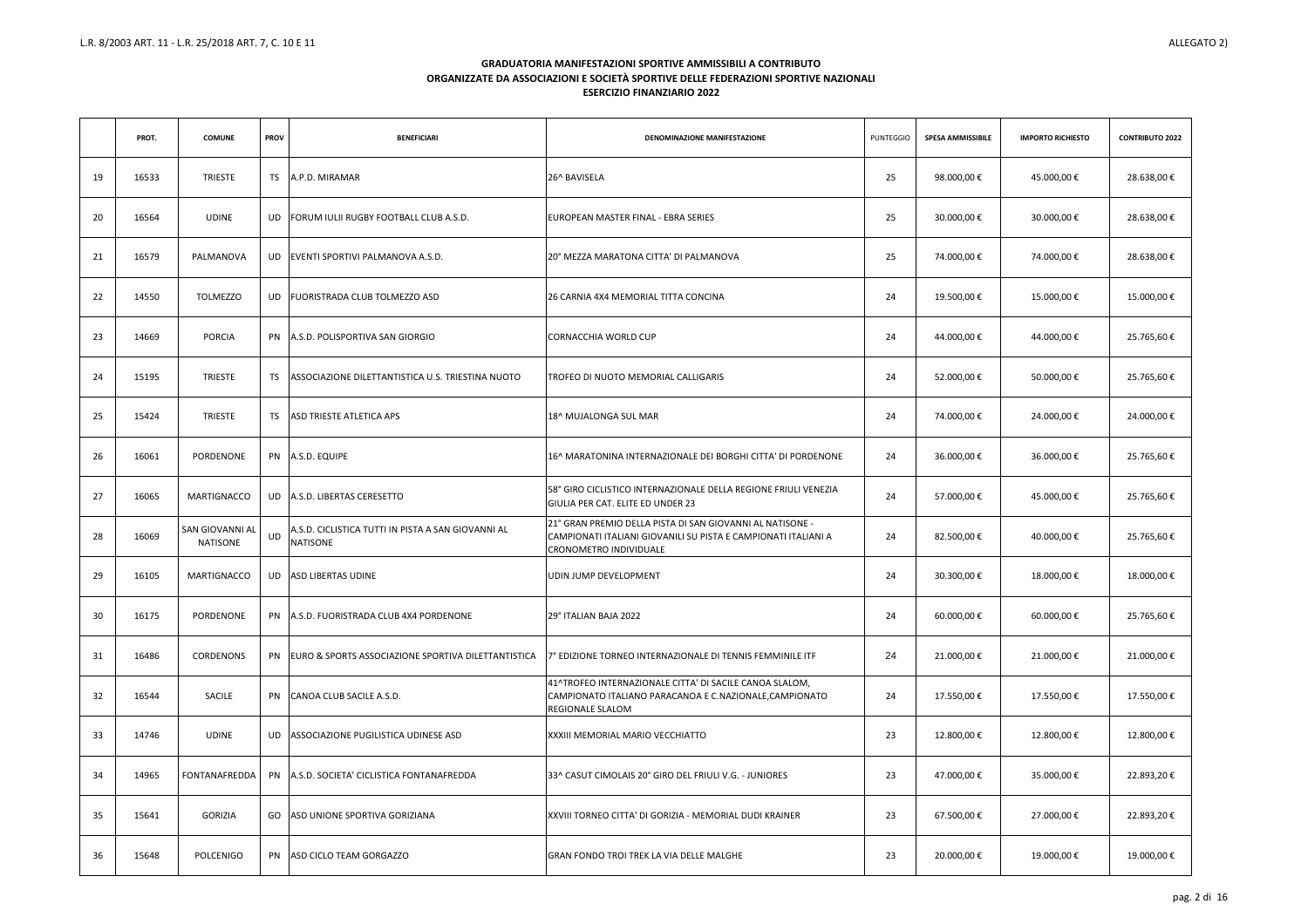|    | PROT. | <b>COMUNE</b>                    | <b>PROV</b> | <b>BENEFICIARI</b>                                   | DENOMINAZIONE MANIFESTAZIONE                                              | <b>PUNTEGGIO</b> | <b>SPESA AMMISSIBILE</b> | <b>IMPORTO RICHIESTO</b> | <b>CONTRIBUTO 2022</b> |
|----|-------|----------------------------------|-------------|------------------------------------------------------|---------------------------------------------------------------------------|------------------|--------------------------|--------------------------|------------------------|
| 37 | 16044 | PORDENONE                        | PN          | <b>BOCCE CLUB GRAPHISTUDIO ASD</b>                   | SETTIMANA SPORTIVA BOCCIOFILA 6' EDIZIONE 2022                            | 23               | 16.400,00€               | 12.000,00€               | 12.000,00€             |
| 38 | 16062 | SAN DANIELE DEL<br><b>FRIULI</b> | UD          | A.S.D. UNIONE CICLISTI SANDANIELESI                  | 85^ COPPA CITTA' DI SAN DANIELE                                           | 23               | 93.000,00€               | 37.000,00 €              | 22.893,20€             |
| 39 | 16063 | <b>MARANO</b><br>LAGUNARE        |             | UD APNEA EVOLUTION A.S.D.                            | <b>EUROPE EVOLUTION CUP 2022</b>                                          | 23               | 58.300,00€               | 42.000,00€               | 22.893,20€             |
| 40 | 16174 | CERVIGNANO DEL<br><b>FRIULI</b>  | <b>UD</b>   | CERVIGNANO BASEBALL A.S.D.                           | <b>SUMMER EMOTIONS 2022</b>                                               | 23               | 48.000,00€               | 21.000,00 €              | 21.000,00€             |
| 41 | 16403 | <b>FIRENZE</b>                   | FI.         | A.S.D. TRIEVOLUTION SPORT EVENTI                     | <b>GRAND PRIX TRIATHLON LIGNANO 2022</b>                                  | 23               | 26.000,00€               | 26.000,00€               | 22.893,20€             |
| 42 | 16437 | <b>TARVISIO</b>                  | UD          | <b>ASD TENNIS CLUB TARVISIO</b>                      | 8A EDIZIONE CITTA' DI TARVISIO TENNIS CUP 2022                            | 23               | 40.000,00€               | 25.000,00 €              | 22.893,20€             |
| 43 | 16440 | <b>TRIESTE</b>                   | TS.         | <b>PROMORUN</b>                                      | <b>CORRI TRIESTE</b>                                                      | 23               | 66.500,00€               | 33.000,00 €              | 22.893,20€             |
| 44 | 16445 | <b>GRADO</b>                     | GO          | ASD TENNIS CLUB GRADO                                | 25° TORNEO INTERNAZIONALE FEMMINILE CITTA' DI GRADO TENNIS CUP<br>2022    | 23               | 39.800,00€               | 26.500,00€               | 22.893,20€             |
| 45 | 16482 | <b>UDINE</b>                     |             | UD A.S.D. POLISPORTIVA DOPOLAVORO FERROVIARIO UDINE  | XXVII TROFEO INTERNAZIONALE DI JUDO ALPE ADRIA                            | 23               | 45.500,00€               | 22.000,00€               | 22.000,00€             |
| 46 | 16494 | <b>TRIESTE</b>                   | TS.         | POLISPORTIVA MAREMONTI SSD RL                        | DECIMA EDIZIONE TORNEO INTERNAZIONALE FEMMINILE CMG TENNIS CUP            | 23               | 45.000,00€               | 26.000,00 €              | 22.893,20€             |
| 47 | 16547 | <b>UDINE</b>                     | UD          | CDM U20 - UDINE                                      | COPPA DEL MONDO UNDER 20 DI SCHERMA                                       | 23               | 32.000,00€               | 32.000,00€               | 22.893,20€             |
| 48 | 16549 | <b>TRIESTE</b>                   | TS.         | COMITATO REGIONALE CONI FVG                          | 27^ EDIZIONE MEMORIAL AGOSTI                                              | 23               | 42.000,00€               | 25.000,00 €              | 22.893,20€             |
| 49 | 16582 | <b>UDINE</b>                     | UD.         | COMITATO REGIONALE FIJLKAM F.V.G. SETTORE KARATE     | 133^ EDIZIONE INTERNAZIONALE ED OPEN MONDIALE DI KARATE LIGNANO -<br>2022 | 23               | 76.904,00€               | 70.000,00€               | 22.893,20€             |
| 50 | 14622 | <b>TRAMONTI DI</b><br>SOTTO      |             | PN A.S.D. TORNEO INTERNAZIONALE GIOVANISSIMI         | <b>GALLINI CUP</b>                                                        | 22               | 43.500,00€               | 43.500,00 €              | 20.020,80€             |
| 51 | 15261 | SAN PIETRO AL<br>NATISONE        |             | UD A.S.D. G.S. AZZIDA - VALLI DEL NATISONE           | KRIVAPETE ENDURACE 2022                                                   | 22               | 18.000,00€               | 15.000,00€               | 15.000,00 €            |
| 52 | 15379 | VALVASONE<br>ARZENE              |             | PN ASSOCIAZIONE CICLISTICA DILETTANTISTICA VALVASONE | 27° GIRO DELLA PROVINCIA DI PORDENONE DONNE OPEN                          | 22               | 21.400,00€               | 15.000,00 €              | 15.000,00 €            |
| 53 | 15493 | SACILE                           |             | PN A.S.D. G.P LIVENZA - SACILE                       | XXI TROFEO CITTA' DI SACILE                                               | 22               | 21.800,00€               | 20.000,00€               | 20.000,00 €            |
| 54 | 15586 | <b>TRIESTE</b>                   | TS.         | A.S.D. JUNIOR ALPINA BASEBALL SOFTBALL               | XXII TORNEO INTERNAZIONALE SENZA CONFINI                                  | 22               | 18.800,00€               | 18.800,00 €              | 18.800,00 €            |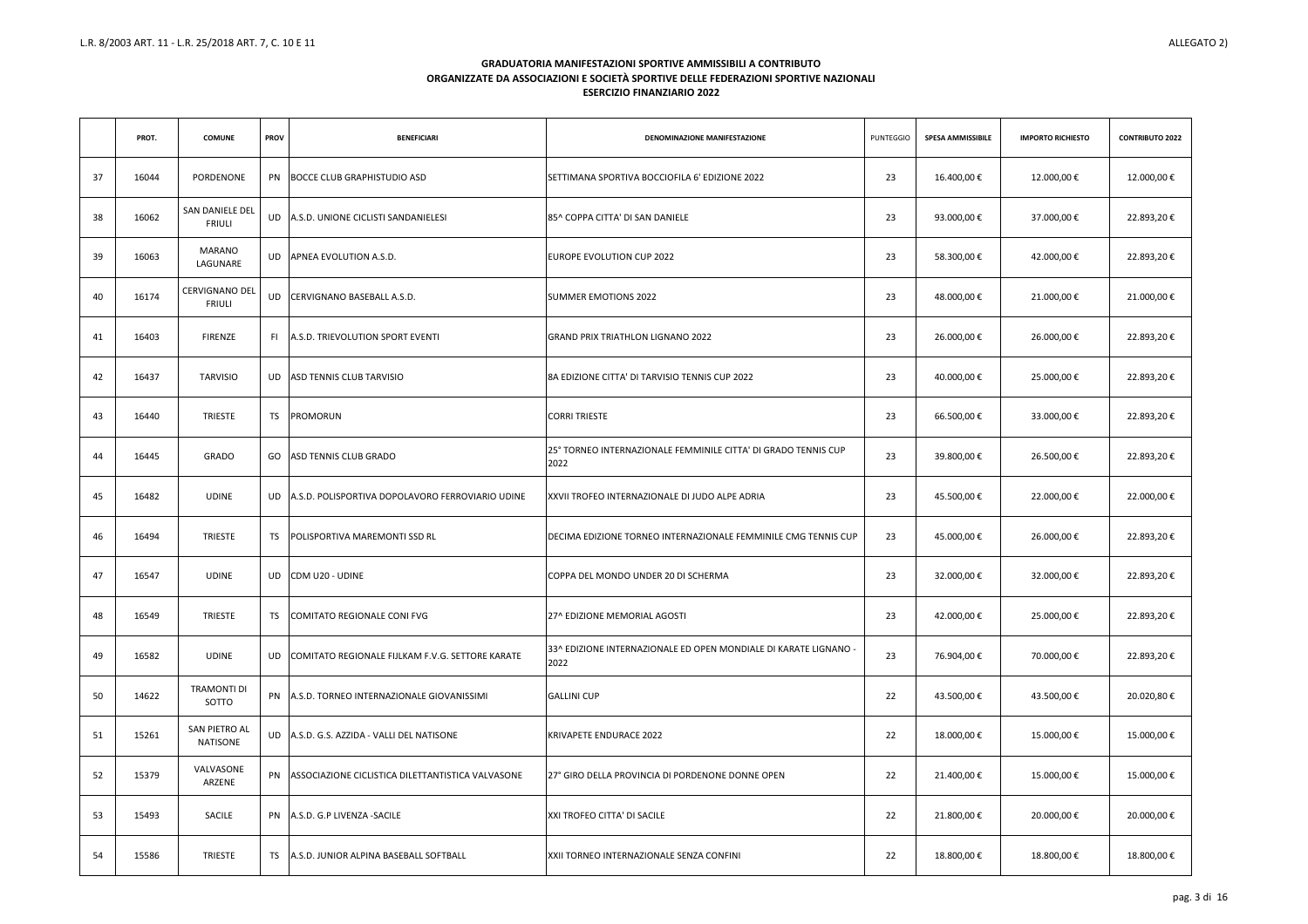|    | PROT. | <b>COMUNE</b>                        | <b>PROV</b> | <b>BENEFICIARI</b>                                                            | DENOMINAZIONE MANIFESTAZIONE                                                       | <b>PUNTEGGIO</b> | <b>SPESA AMMISSIBILE</b> | <b>IMPORTO RICHIESTO</b> | <b>CONTRIBUTO 2022</b> |
|----|-------|--------------------------------------|-------------|-------------------------------------------------------------------------------|------------------------------------------------------------------------------------|------------------|--------------------------|--------------------------|------------------------|
| 55 | 15590 | MONFALCONE                           |             | GO ASD PLANET FIGHTERS BOXE E DISCIPLINE ASSOCIATE                            | 13 TROFEO FOGLIANO BOXE                                                            | 22               | 72.000,00€               | 23.000,00€               | 20.020,80€             |
| 56 | 15647 | <b>TRIESTE</b>                       | TS          | ASD N.K. F.C. PRIMORJE                                                        | TORNEO DI CALCIO GIOVANILE ALPE ADRIA 22. EDIZIONE                                 | 22               | 12.500,00€               | 12.500,00€               | 12.500,00€             |
| 57 | 15848 | TRIESTE                              | TS.         | <b>IYACHT CLUB ADRIACO ASD</b>                                                | 61° SETTIMANA VELICA INTERNAZIONALE - CAMPIONATO ITALIANO<br>OFFSHORE 2022         | 22               | 23.500,00€               | 23.500,00€               | 20.020,80€             |
| 58 | 16004 | <b>TRIESTE</b>                       | TS.         | SOCIETA' TRIESTINA SPORT DEL MARE - A.S.D.                                    | 41°TROFEO GOLFO DI TRIESTE                                                         | 22               | 18.200,00€               | 15.000,00€               | 15.000,00€             |
| 59 | 16056 | <b>BASILIANO</b>                     |             | UD ASD ESCLAMATIVE POLISPORTIVA                                               | 2^ EDIZIONE MYTHO MARATHON                                                         | 22               | 153.000,00€              | 50.000,00€               | 20.020,80€             |
| 60 | 16108 | <b>TRIESTE</b>                       | TS          | TENNIS CLUB TRIESTINO A.S.D.                                                  | <b>XX TORNEO INTERNAZIONALE UNDER 12 TROFEO CITTA' DI TRIESTE</b>                  | 22               | 64.500,00€               | 21.000,00€               | 20.020,80€             |
| 61 | 16179 | <b>MAJANO</b>                        |             | UD A.S.D. LIBERTAS MAJANO                                                     | 30° TROFEO GIOVANILE INTERNAZIONALE DI ATLETICA LEGGERA CITTA' DI<br><b>MAJANO</b> | 22               | 58.500,00€               | 22.500,00 €              | 20.020,80€             |
| 62 | 16181 | DUINO-AURISINA                       |             | TS A.S.D. S.M.S. (SPORT MOVIMENTO SALUTE)                                     | VI FEMALE FOOTBALL TOURNAMENT                                                      | 22               | 30.500,00€               | 30.000,00€               | 20.020,80€             |
| 63 | 16411 | SAN MARTINO AL<br>TAGLIAMENTO        |             | PN ASD ATLETICA SAN MARTINO                                                   | 1° TROFEO VALMEDUNA                                                                | 22               | 24.400,00€               | 23.000,00€               | 20.020,80€             |
| 64 | 16425 | MONFALCONE                           |             | GO A.S.D. RARI NANTES ADRIA MONFALCONE                                        | 35° TROFEO VELOCITÀ MARCO SORANZIO - 23° MEMORIAL NEVIO MARINI                     | 22               | 10.400,00€               | 10.000,00€               | 10.000,00€             |
| 65 | 16447 | <b>TRIESTE</b>                       | <b>TS</b>   | ASD INSIVELA                                                                  | <b>REGATA CRAL INSIEL</b>                                                          | 22               | 10.700,00€               | 10.000,00€               | 10.000,00€             |
| 66 | 16458 | TRIESTE                              | <b>TS</b>   | COMITATO ORGANIZZATORE LOCALE UNESCO CITY<br><b>MARATHON</b>                  | MARATONA DELLE CITTA' DELL'UNESCO DEL FVG (UNESCO CITIES<br><b>MARATHON FVG)</b>   | 22               | 108.000,00€              | 108.000,00€              | 20.020,80€             |
| 67 | 16504 | <b>GEMONA DEL</b><br><b>FRIULI</b>   |             | UD A.S.D. VOLO LIBERO FRIULI                                                  | <b>BRITISH SPORT CHAMPIONSHIP 2022</b>                                             | 22               | 36.000,00€               | 30.000,00€               | 20.020,80€             |
| 68 | 16517 | LATISANA                             |             | UD ASD TRIATHLON LIGNANO SABBIADORO                                           | CAMPIONATO ITALIANO ASSOLUTO INDIVIDUALE DUATHLON SPRINT                           | 22               | 25.000,00€               | 25.000,00 €              | 20.020,80€             |
| 69 | 16523 | SACILE                               |             | PN ASD CICLISTICA SACILESE                                                    | CAMPIONATO ITALIANO CRONOMETRO INDIVIDUALE                                         | 22               | 31.000,00€               | 31.000,00 €              | 20.020,80€             |
| 70 | 16536 | <b>UDINE</b>                         | UD          | FEDERAZIONE CICLISTICA ITALIANA - COMITATO REGIONALE<br>FRIULI VENEZIA GIULIA | 33 MASTER DELLE PISTE 2022                                                         | 22               | 47.500,00€               | 19.000,00€               | 19.000,00€             |
| 71 | 16554 | <b>CIVIDALE DEL</b><br><b>FRIULI</b> |             | UD SCUDERIA RED WHITE                                                         | 45° CIVIDALE CASTELMONTE 2022                                                      | 22               | 30.000,00€               | 30.000,00 €              | 20.020,80€             |
| 72 | 16568 | <b>GORIZIA</b>                       | GO          | ASD GORIZIA NUOTO                                                             | 32° TROFEO DELL'EST MEETING INTERNAZIONALE DI NUOTO                                | 22               | 38.750,00€               | 22.000,00 €              | 20.020,80 €            |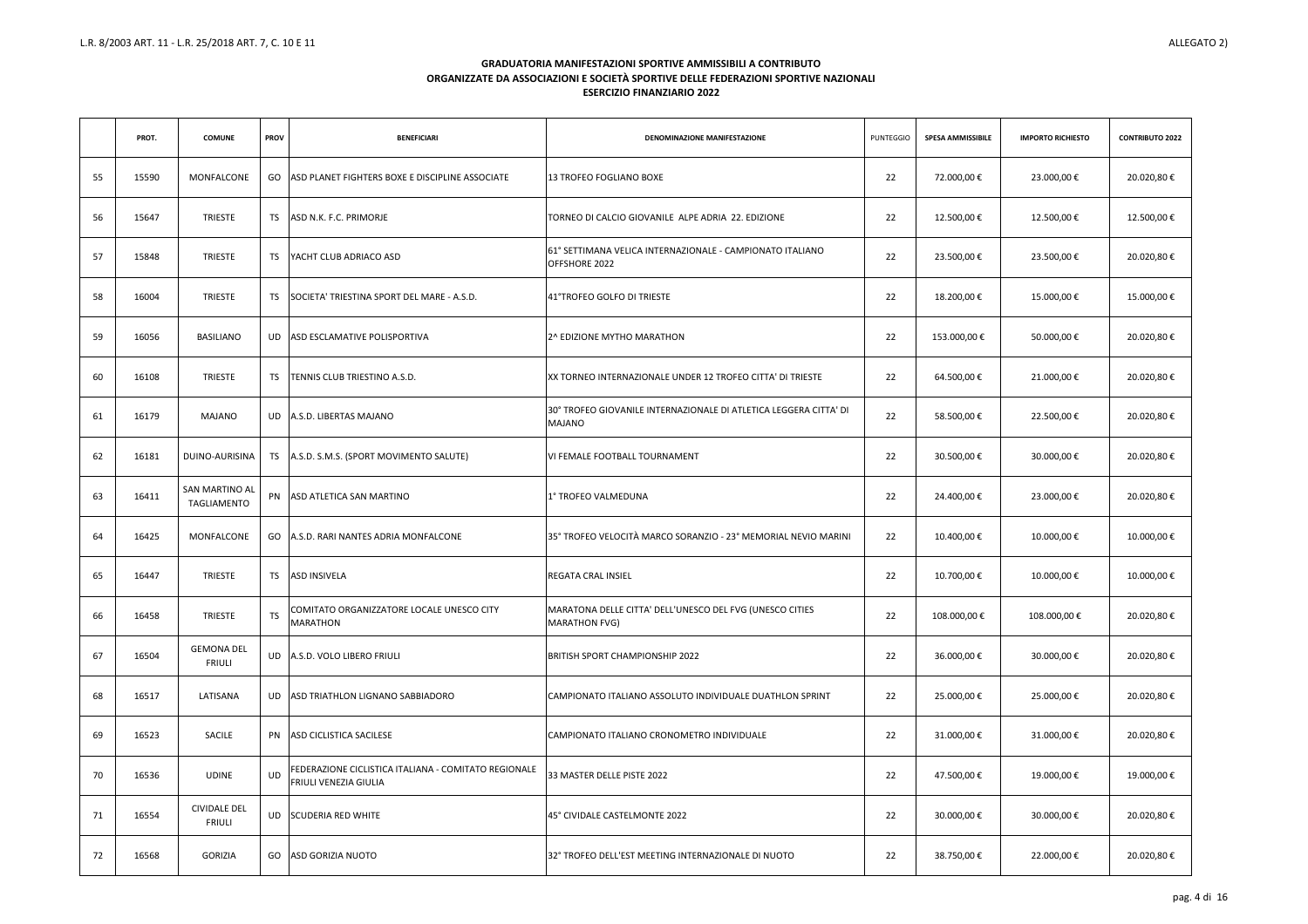|    | PROT. | <b>COMUNE</b>                      | <b>PROV</b> | <b>BENEFICIARI</b>                                                      | DENOMINAZIONE MANIFESTAZIONE                                                                 | <b>PUNTEGGIO</b> | <b>SPESA AMMISSIBILE</b> | <b>IMPORTO RICHIESTO</b> | <b>CONTRIBUTO 2022</b> |
|----|-------|------------------------------------|-------------|-------------------------------------------------------------------------|----------------------------------------------------------------------------------------------|------------------|--------------------------|--------------------------|------------------------|
| 73 | 16584 | <b>FIUME VENETO</b>                |             | PN A.S.D. EMOZIONE                                                      | <b>TROFEO EMOZIONE</b>                                                                       | 22               | 47.500,00€               | 47.000,00 €              | 20.020,80€             |
| 74 | 14835 | <b>TRIESTE</b>                     | TS.         | A.S.D. CLUB-SPORTIVO-TRIESTE-PUGILATO                                   | XI° MEMORIAL ENZO BATTIMELLI                                                                 | 21               | 25.000,00€               | 25.000,00€               | 17.148,40€             |
| 75 | 15190 | <b>BRUGNERA</b>                    |             | PN A.S.D. ATLETICA BRUGNERA                                             | 41^ EDIZIONE GIRO PODISTICO INTERNAZIONALE CITTA' DI PORDENONE                               | 21               | 39.500,00€               | 39.500,00€               | 17.148,40€             |
| 76 | 15212 | GORIZIA                            | GO.         | DINAMIC GYM S.S.D. A R.L.                                               | OPEN INTERNATIONAL TEAMGYM 2022 - TEST EVENT FOR NATIONAL TEAM                               | 21               | 15.000,00€               | 6.000,00 €               | 6.000,00 €             |
| 77 | 15427 | PALUZZA                            | UD          | UNIONE SPORTIVA ALDO MORO A.S.D.                                        | 15^ EDIZIONE INTERNATIONAL SKYRACE CARNIA E 4^ EDIZIONE STAFFETTA<br><b>SKYRACE CARNIA</b>   | 21               | 10.850,00€               | 10.850,00€               | 10.850,00€             |
| 78 | 15489 | <b>GEMONA DEL</b><br><b>FRIULI</b> | UD          | <b>ASD TEAM SKY FRIUL</b>                                               | 166^ SCIALPINISTICA INTERNAZIONALE DEL MONTE CANIN                                           | 21               | 24.100,00 €              | 24.000,00 €              | 17.148,40€             |
| 79 | 15490 | CORDENONS                          |             | PN GRUPPO KAYAK CANOA CORDENONS A.S.D.                                  | 4° BURIDA DRAGON BOAT & CANOE FESTIVAL                                                       | 21               | 13.000,00€               | 8.000,00 €               | 8.000,00 €             |
| 80 | 15588 | <b>UDINE</b>                       | UD          | ATLETICA MALIGNANI LIBERTAS UDINE A.S.D.                                | 39° MEMORIAL TODARO MEETING DI ATLETICA LEGGERA                                              | 21               | 18.500,00€               | 15.000,00€               | 15.000,00€             |
| 81 | 15636 | <b>GORIZIA</b>                     | GO          | <b>ASD UNIONE CICLISTI CAPRIVESI</b>                                    | 18° TROFEO CITTÀ DI GORIZIA - MANIFESTAZIONE NAZIONALE DI MOUNTAIN<br><b>BIKE</b>            | 21               | 12.000,00€               | 12.000,00€               | 12.000,00€             |
| 82 | 15707 | PORDENONE                          |             | PN ZERO D+ ASD                                                          | <b>BORC TRAIL 2022</b>                                                                       | 21               | 35.517,70€               | 19.000,00€               | 17.148,40€             |
| 83 | 15708 | <b>TRIESTE</b>                     | TS          | <b>COMITATO TRIESTE CORRE</b>                                           | V EDIZIONE CORSA DEL RICORDO                                                                 | 21               | 20.300,00€               | 20.300,00€               | 17.148,40€             |
| 84 | 16011 | MONFALCONE                         |             | GO A.S.D. GRUPPO SPORTIVO ANPI PROVINCIALE                              | 67^ EDIZIONE DELLA GARA CICLISTICA COPPA MONTES - GRAN PREMIO<br><b>DELLA LIBERAZIONE</b>    | 21               | 11.000,00€               | 11.000,00 €              | 11.000,00€             |
| 85 | 16131 | <b>TRIESTE</b>                     | <b>TS</b>   | AMATERSKO ŠPORTNO ZDRUŽENJE -' UNIONE SPORTIVA<br>DILETTANTISTICA SLOGA | TORNEO INTERNAZIONALE DI PALLAVOLO MARTIRI DI BASOVIZZA 2022                                 | 21               | 20.800,00€               | 20.800,00€               | 17.148,40€             |
| 86 | 16420 | LIGNANO<br>SABBIADORO              | UD          | YACHT CLUB LIGNANO A.S.D.                                               | 47^ REGATA DEI DUE GOLFI - MEMORIAL BURGATO                                                  | 21               | 15.000,00€               | 15.000,00 €              | 15.000,00€             |
| 87 | 16421 | MUGGIA                             |             | TS A.S.D. EVINRUDE                                                      | EUROMARATHON - EUROKTOBER TRAIL                                                              | 21               | 20.000,00€               | 20.000,00€               | 17.148,40€             |
| 88 | 16429 | BAGNARIA ARSA                      | UD          | EUROPA BASEBALL CLUB A.S.D.                                             | 31° TORNEO INTERNAZIONALE GIOVANILE BASEBALL MEMORIAL FEDRICO Z.                             | 21               | 18.500,00€               | 12.000,00€               | 12.000,00€             |
| 89 | 16462 | PORDENONE                          | PN          | POLISPORTIVA VILLANOVA ASD                                              | 38° TROFEO VILLANOVA                                                                         | 21               | 40.000,00€               | 40.000,00 €              | 17.148,40€             |
| 90 | 16487 | TARCENTO                           | UD          | <b>ASD JUDO KUROKI</b>                                                  | 139° TROFEO TARCENTO -' 11° EUROPEAN CUP JUNIORES - 10° EJU TRAINING -<br>'8° IJF WORLD TOUR | 21               | 30.000,00€               | 30.000,00 €              | 17.148,40 €            |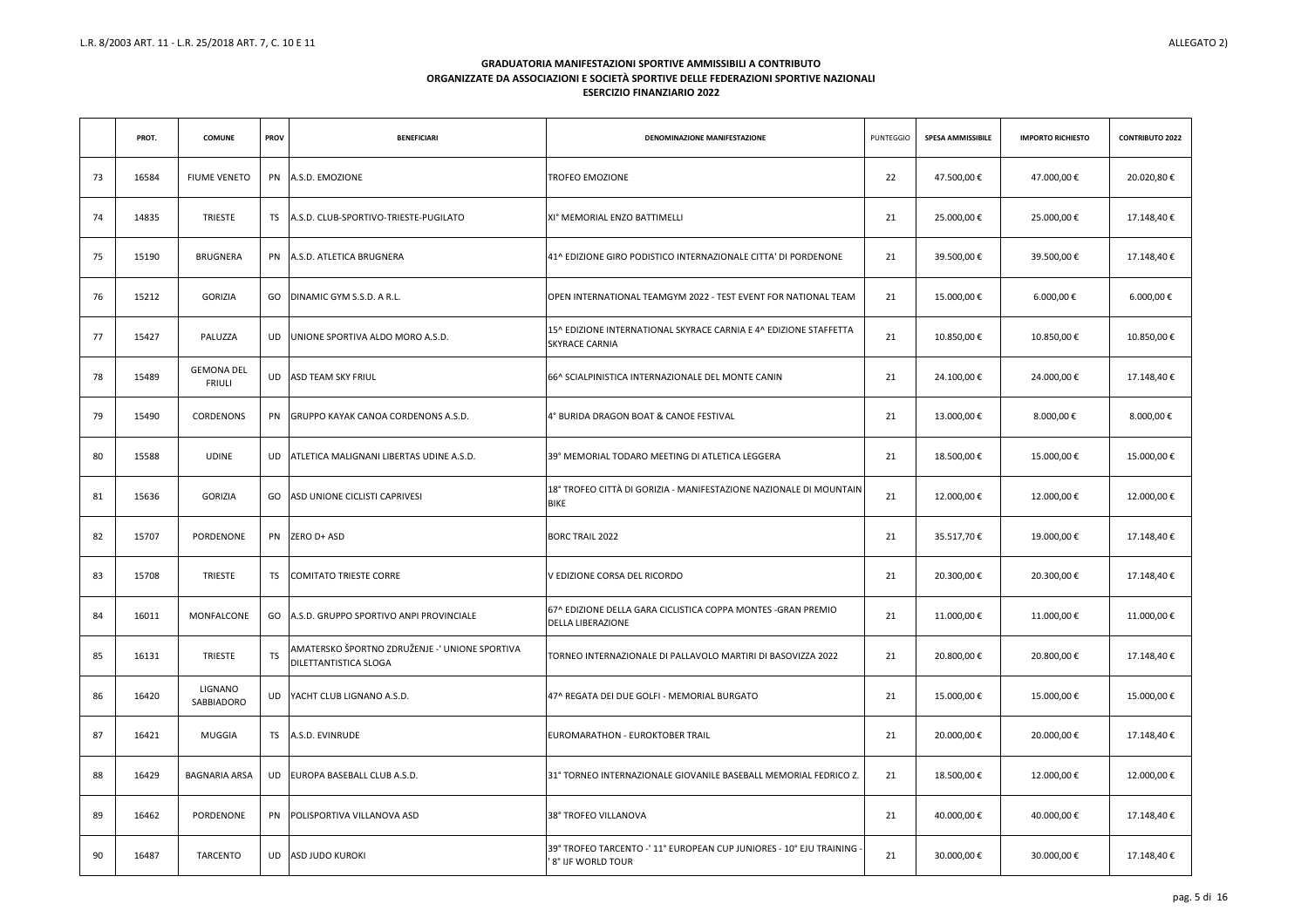|     | PROT. | <b>COMUNE</b>               | <b>PROV</b> | <b>BENEFICIARI</b>                                                                     | DENOMINAZIONE MANIFESTAZIONE                                                                                                                                 | <b>PUNTEGGIO</b> | <b>SPESA AMMISSIBILE</b> | <b>IMPORTO RICHIESTO</b> | <b>CONTRIBUTO 2022</b> |
|-----|-------|-----------------------------|-------------|----------------------------------------------------------------------------------------|--------------------------------------------------------------------------------------------------------------------------------------------------------------|------------------|--------------------------|--------------------------|------------------------|
| 91  | 16521 | SPILIMBERGO                 |             | PN A.S.D. BOCCIOFILA SPILIMBERGHESE                                                    | 74° GRAN PREMIO CITTA' DI SPILIMBERGO.                                                                                                                       | 21               | 15.000,00€               | 15.000,00€               | 15.000,00€             |
| 92  | 16574 | PORDENONE                   |             | <b>PN A.S.D. E P.S. FUTURO INSIEME PALLACANESTRO PORDENONE JUNA REGIONE A CANESTRO</b> |                                                                                                                                                              | 21               | 42.479,00€               | 40.000,00 €              | 17.148,40€             |
| 93  | 16588 | CAMPOFORMIDO                | UD.         | ASD JOLLY HANDBALL CAMPOFORMIDO                                                        | <b>FVG BEACH HANDBALL WEEK</b>                                                                                                                               | 21               | 50.000,00€               | 50.000,00€               | 17.148,40€             |
| 94  | 16592 | <b>TRIESTE</b>              | TS.         | CIRCOLO MARINA MERCANTILE N.SAURO A.S.D.                                               | X TROFEO PONTEROSSO DI CANOA POLO 2022                                                                                                                       | 21               | 21.450,00€               | 15.000,00€               | 15.000,00€             |
| 95  | 14486 | SACILE                      |             | PN A.S.D. CAVOLANO CALCIO                                                              | 41° FESTA DELLO SPORT 2022                                                                                                                                   | 20               | 49.657,00€               | 16.500,00€               | 14.276,00€             |
| 96  | 14704 | <b>TRAMONTI DI</b><br>SOTTO |             | PN ASD POLISPORTIVA VALTRAMONTINA                                                      | INTERNATIONAL MOUNTAIN RUNNING IN UNESCO SITE - THREE LAKES TRAIL<br>ALLA CONQUISTA DEL RECORD EUROPEO MASTER GARA INDIVIDUALE A<br>CARATTERE INTERNAZIONALE | 20               | 6.500,00 €               | 6.500,00 €               | 6.500,00 €             |
| 97  | 15584 | DUINO-AURISINA              | <b>TS</b>   | SOCIETA' NAUTICA PIETAS JULIA - ASSOCIAZIONE SPORTIVA<br>DILETTANTISTICA               | 51° TROFEO GUIDO BERNETTI- CLASSI OPEN. ORC                                                                                                                  | 20               | 22.000,00€               | 20.000,00 €              | 14.276,00€             |
| 98  | 15587 | <b>TRIESTE</b>              | <b>TS</b>   | COMITATO REGIONALE FVG FEDERAZIONE ITALIANA<br>CANOTTAGGIO                             | CAMPIONATO ITALIANO DI FONDO 2022                                                                                                                            | 20               | 35.000,00€               | 35.000,00 €              | 14.276,00€             |
| 99  | 15646 | <b>TRIESTE</b>              | TS.         | ASD TORNEO CITTA' DI TRIESTE                                                           | 46° ED. MANIFESTAZIONE SPORTIVA SUPERCOPPA TORNEOCITTADITRIESTE                                                                                              | 20               | 27.500,00€               | 27.500,00€               | 14.276,00€             |
| 100 | 16058 | <b>GORIZIA</b>              |             | GO A.S.D. CIRCOLO SPORTIVO ADRIA                                                       | LET'SGOTRIATHLON GRADO 2022                                                                                                                                  | 20               | 23.000,00€               | 23.000,00€               | 14.276,00€             |
| 101 | 16130 | <b>GRADISCA</b><br>D'ISONZO |             | GO A.S.D. GRADISCA SKATING                                                             | TROFEO INTERNAZIONALE 2022 MEMORIAL 28^ F. PAULIN & 7^ V. PUGLIESE                                                                                           | 20               | 10.500,00€               | 10.500,00€               | 10.500,00€             |
| 102 | 16161 | <b>TRIESTE</b>              | TS          | COMITATO REGIONALE FITET FRIULI VENEZIA GIULIA                                         | <b>IWTT YOUTH CONTENDER LIGNANO 2022</b>                                                                                                                     | 20               | 18.500,00€               | 18.500,00€               | 14.276,00€             |
| 103 | 16166 | SACILE                      |             | PN   NUOVA POLISPORTIVA DILETTANTISTICA LIBERTAS SACILE                                | XIX MEETING NAZIONALE DI ATLETICA LEGGERA CITTA' DI SACILE                                                                                                   | 20               | 15.300,00€               | 15.300,00€               | 14.276,00€             |
| 104 | 16184 | <b>TRIESTE</b>              | <b>TS</b>   | AŠD-CSD ZARJA                                                                          | TORNEO INTERNAZIONALE ZARJA                                                                                                                                  | 20               | 14.500,00€               | 14.500,00€               | 14.276,00€             |
| 105 | 16433 | FORNI DI SOPRA              |             | UD GS STELLA ALPINA ASD                                                                | <b>TRAIL DELLE MALGHE</b>                                                                                                                                    | 20               | 6.250,00 €               | 3.500,00 €               | 3.500,00 €             |
| 106 | 16443 | FAGAGNA                     |             | UD A.S.D. TENNIS FAGAGNA                                                               | XI EDIZIONE EUROREGIONE TENNIS CUP 2022                                                                                                                      | 20               | 29.200,00€               | 15.000,00€               | 14.276,00 €            |
| 107 | 16448 | DUINO-AURISINA              | TS          | <b>ASD TENNIS TEAM TRIESTE</b>                                                         | 20A EDIZIONE CIRCUITO TENNIS TEAM - OPEN                                                                                                                     | 20               | 26.000,00€               | 15.000,00€               | 14.276,00 €            |
| 108 | 16460 | PORDENONE                   |             | PN A.S.D. CICLISTICA OTTAVIO BOTTECCHIA - PORDENONE                                    | 81* TROFEO OTTAVIO BOTTECCHIA                                                                                                                                | 20               | 50.500,00€               | 25.000,00 €              | 14.276,00 €            |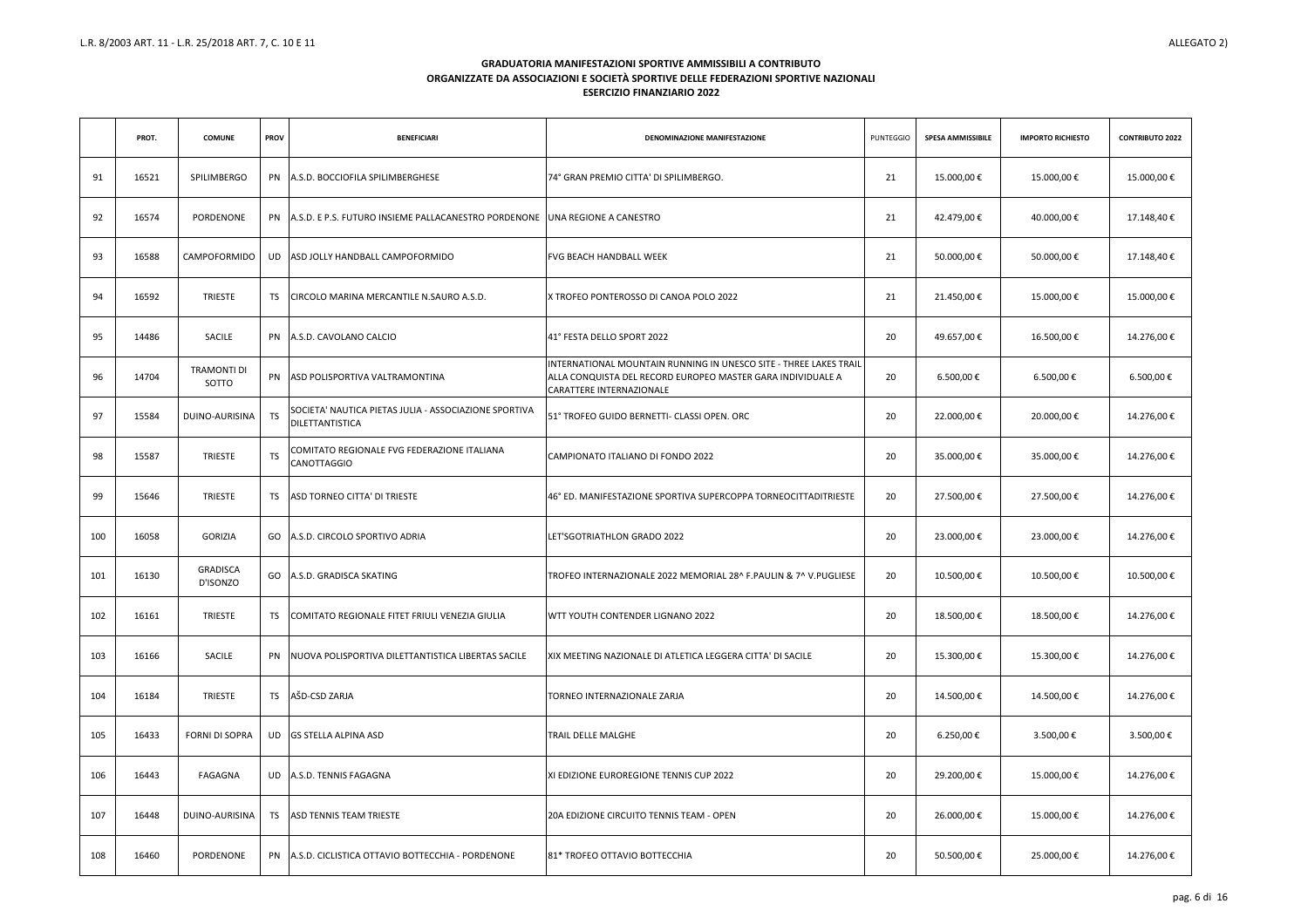|     | PROT. | <b>COMUNE</b>                  | <b>PROV</b> | <b>BENEFICIARI</b>                                                            | DENOMINAZIONE MANIFESTAZIONE                                                                                                      | <b>PUNTEGGIO</b> | <b>SPESA AMMISSIBILE</b> | <b>IMPORTO RICHIESTO</b> | <b>CONTRIBUTO 2022</b> |  |
|-----|-------|--------------------------------|-------------|-------------------------------------------------------------------------------|-----------------------------------------------------------------------------------------------------------------------------------|------------------|--------------------------|--------------------------|------------------------|--|
| 109 | 16463 | GORIZIA                        |             | GO SMILEVENTS APSSD                                                           | LUSSARISSIMO 2023                                                                                                                 | 20               | 18.000,00€               | 18.000,00 €              | 14.276,00 €            |  |
| 110 | 16496 | LATISANA                       |             | UD A.S.D. ATHLETIC CLUB APICILIA                                              | <b>TIMENT RUN 10K</b>                                                                                                             | 20               | 16.000,00€               | 16.000,00 €              | 14.276,00 €            |  |
| 111 | 16503 | UDINE                          |             | UD COMITATO UDINESE STAFFETTE TELETHON                                        | 24^ STAFFETTA 24 X 1 ORA TELETHON                                                                                                 | 20               | 30.800,00€               | 20.000,00 €              | 14.276,00 €            |  |
| 112 | 16516 | FORNI DI SOPRA                 |             | UD A.S.D. SOCIETA' SPORTIVA FORNESE                                           | TRAIL-RACE DELLE DOLOMITI FRIULANE                                                                                                | 20               | 19.500,00€               | 12.000,00 €              | 12.000,00€             |  |
| 113 | 16524 | <b>FORNI AVOLTRI</b>           |             | UD JUNIONE SPORTIVA COLLINA ASD                                               | 59^ STAFFETTA TRE RIFUGI GARA INTERNAZIONALE DI CORSA IN<br><b>MONTAGNA</b>                                                       | 20               | 23.500,00€               | 23.500,00 €              | 14.276,00€             |  |
| 114 | 16530 | GRADISCA<br>D'ISONZO           |             | GO G.F.I. ALPE ADRIA OFF-ROAD A.S.D.                                          | RADUNO INTERNAZIONALE 4X4 CITTA' DI GRADISCA                                                                                      | 20               | 28.000,00€               | 28.000,00 €              | 14.276,00 €            |  |
| 115 | 16534 | BUIA                           |             | UD A.S.D. JAM'S BIKE TEAM BUJA                                                | <b>GIRO D'ITALIA CICLOCROSS</b>                                                                                                   | 20               | 16.000,00€               | 13.000,00 €              | 13.000,00€             |  |
| 116 | 16551 | <b>TRIESTE</b>                 | <b>TS</b>   | <b>FRIULI VENEZIA GIULIA</b>                                                  | FEDERAZIONE ITALIANA PALLAVOLO - COMITATO REGIONALE FINALI REGIONALI CAMPIONATI DI CATEGORIA FEMMINILI E MASCHILI DI<br>PALLAVOLO | 20               | 29.200,00€               | 8.500,00 €               | 8.500,00 €             |  |
| 117 | 16565 | <b>UDINE</b>                   |             | UD ALPES ET LITORIBUS IULIAE RUGBY ASD                                        | <b>MASTER FINALE TROFEO ITALIANO BEACH RUGBY</b>                                                                                  | 20               | 23.000,00€               | 23.000,00 €              | 14.276,00€             |  |
| 118 | 16576 | <b>TRIESTE</b>                 | <b>TS</b>   | FEDERAZIONE ITALIANA NUOTO COMITATO REGIONALE<br><b>FRIULI VENEZIA GIULIA</b> | COPPA BREMA 55° EDIZIONE - TROFEO BRUNO BIANCHI                                                                                   | 20               | 8.000,00 €               | 4.800,00 €               | 99,69€                 |  |
|     |       |                                |             |                                                                               |                                                                                                                                   |                  |                          | <b>TOTALE</b>            | 2.263.728,49€          |  |
| 119 | 16587 | <b>TRIESTE</b>                 |             | TS A.S.D. ADRENALINIKA                                                        | MITTELEUROPEAN RACE GARA DI REGOLARITA' CLASSICA - 6° EDIZIONE                                                                    | 20               | 26.000,00€               | 26.000,00 €              |                        |  |
| 120 | 14450 | CORMONS                        |             | GO A.S.D. COMPAGNIA ARCIERI CORMONS                                           | XVI TORNEO CITTA' DI CORMONS GARA VALIDA ANCHE COME CAMPIONATO<br>REGIONALE ASSOLUTO DI TIRO ALLA TARGA 2022                      | 19               | 7.700,00 €               | 5.000,00 €               |                        |  |
| 121 | 14483 | CANEVA                         |             | PN A.S.D. LA ROCCIA TEAM                                                      | MTB CA'NEVA TROPHY                                                                                                                | 19               | 14.390,00€               | 14.000,00 €              |                        |  |
| 122 | 14653 | <b>RONCHI DEI</b><br>LEGIONARI |             | GO SCI CLUB DUE A.S.D.                                                        | VII TROFEO MEMORIAL A. VISINTINI GARA ITERNAZIONALE OPEN EUROPEAN<br>DI SCI ALPINO OPEN DISABLED                                  | 19               | 13.000,00€               | 13.000,00 €              |                        |  |
| 123 | 14668 | PORDENONE                      |             | PN ASD KARATE ADVANCED                                                        | 26° TROFEO INTERNAZIONALE DI ARTI MARZIALI - PNFC                                                                                 | 19               | 22.000,00€               | 22.000,00 €              |                        |  |
| 124 | 14752 | <b>CODROIPO</b>                |             | UD FEARLESS BOXING TEAM ASD                                                   | XXV TROFEO CITTA' DI CODROIPO - FRIULI -                                                                                          | 19               | 29.000,00€               | 12.000,00 €              |                        |  |
| 125 | 15252 | FONTANAFREDDA                  |             | PN A.S.D. 3MARELLA NO PANIC ACTION TEAM                                       | 3MARELLA IN PIAZZA 2022                                                                                                           | 19               | 25.500,00€               | 25.500,00 €              |                        |  |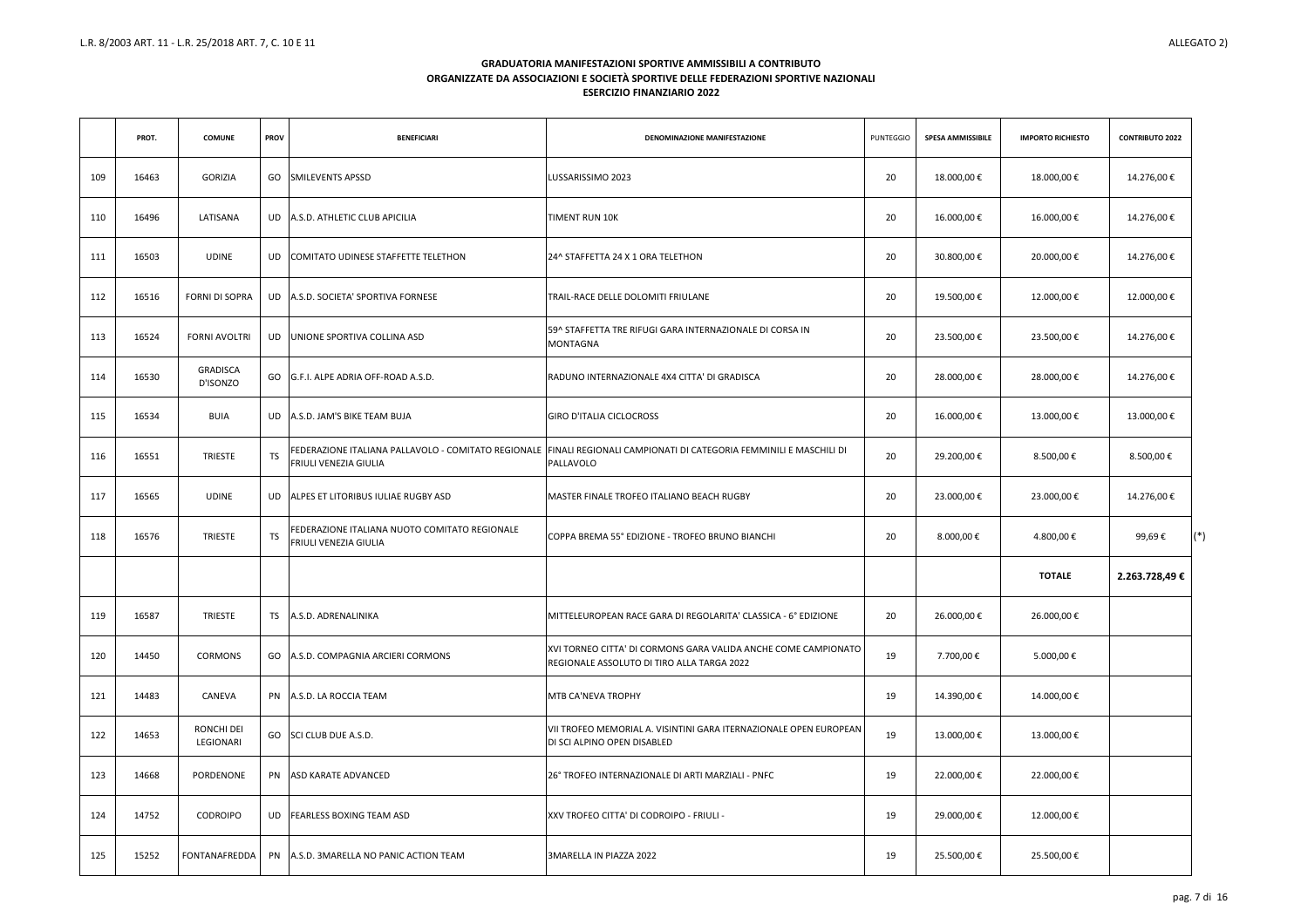|     | PROT. | <b>COMUNE</b>                        | <b>PROV</b> | <b>BENEFICIARI</b>                                                                 | DENOMINAZIONE MANIFESTAZIONE                                                                                                                     | <b>PUNTEGGIO</b> | <b>SPESA AMMISSIBILE</b> | <b>IMPORTO RICHIESTO</b> | <b>CONTRIBUTO 2022</b> |
|-----|-------|--------------------------------------|-------------|------------------------------------------------------------------------------------|--------------------------------------------------------------------------------------------------------------------------------------------------|------------------|--------------------------|--------------------------|------------------------|
| 126 | 15487 | SAN GIORGIO DI<br>NOGARO             |             | UD CANOA SAN GIORGIO A.S.D.                                                        | <b>CANOA GIOVANI</b>                                                                                                                             | 19               | 8.850,00€                | 8.850,00 €               |                        |
| 127 | 15540 | <b>TRIESTE</b>                       |             | TS A.S.D. RENATO GIARIZZOLE                                                        | 31° EDIZIONE MANIFESTAZIONE CALCISTICA TRIESTE FOOTBALL CRAZY                                                                                    | 19               | 19.800,00€               | 19.800,00€               |                        |
| 128 | 15546 | LIGNANO<br>SABBIADORO                |             | UD A.C.S.D. SABBIA D'ORO                                                           | COPPA ITALIA 2022 - TAPPA CAMPIONATO SERIE A FEMMINILE E TAPPA<br>CAMPIONATO SERIE A MASCHILE POULE SCUDETTO DI BEACH SOCCER FIGC-<br><b>LND</b> | 19               | 48.500,00 €              | 36.000,00€               |                        |
| 129 | 15585 | DUINO-AURISINA                       | TS.         | <b>ASD SISTIANA SESLIAN</b>                                                        | 17° TORNEO DI CALCIO GIOVANILE DI SISTIANA                                                                                                       | 19               | 13.000,00€               | 13.000,00€               |                        |
| 130 | 15640 | TRIESTE                              | <b>TS</b>   | AMATERSKO ŠPORTNO ZDRUŽENJE - SOCIETA' SPORTIVA<br><b>DILETTANTISTICA GAJA</b>     | TORNEO NAZIONALE GIOVANILE TROFEO NOVA - CIRCUITO YOUNG CUP                                                                                      | 19               | 16.800,00€               | 6.500,00€                |                        |
| 131 | 15898 | LATISANA                             |             | UD A.S.D. UNIONE BASSO FRIULI                                                      | 17° TROFEO PERLA DEL MARE                                                                                                                        | 19               | 17.500,00€               | 5.000,00 €               |                        |
| 132 | 16066 | TRIESTE                              | TS          | CIRCOLO CANOTTIERI SATURNIA A.S.D.                                                 | REGATA DELL'EUROPA UNITA - IX EDIZIONE                                                                                                           | 19               | 13.200,00€               | 13.200,00€               |                        |
| 133 | 16082 | TAVAGNACCO                           |             | UD A.D.D.S. AZZURRA DANZE                                                          | XXI LIGNANO OPEN                                                                                                                                 | 19               | 25.000,00€               | 20.000,00€               |                        |
| 134 | 16094 | PORDENONE                            |             | PN A.S.D. GYMNASIUM PORDENONE                                                      | 10° MEETING DEL LIVENZA                                                                                                                          | 19               | 15.900,00€               | 4.760,00 €               |                        |
| 135 | 16106 | PORDENONE                            |             | PN A.S.D. AL VIALE                                                                 | 34° GIRO DEL PORDENONESE                                                                                                                         | 19               | 5.000,00 €               | 5.000,00 €               |                        |
| 136 | 16406 | PORPETTO                             |             | UD A.S.D. TIRO A VOLO PORPETTO                                                     | 18^ GRAND PRIX INTERNATIONAL JUNIORES 2022                                                                                                       | 19               | 19.900,00€               | 19.900,00€               |                        |
| 137 | 16430 | SAVOGNA                              |             | UD ASD VALLIMPIADI                                                                 | 749 AVALANCHE                                                                                                                                    | 19               | 12.500,00€               | 12.500,00€               |                        |
| 138 | 16444 | SAN VITO AL<br>TAGLIAMENTO           |             | PN A.S. DILETTANTISTICA A.I.C.S. PORDENONE APS                                     | CAMPIONATO INTERREGIONALE PATTINAGGIO SOLO DANCE 2022                                                                                            | 19               | 8.200,00€                | 6.000,00 €               |                        |
| 139 | 16453 | <b>ROMA</b>                          | <b>RM</b>   | FEDERAZIONE PUGILISTICA ITALIANA-COMITATO REGIONALE<br>FVG                         | TROFEO INTERNAZIONALE AQUILE FVG                                                                                                                 | 19               | 41.000,00€               | 25.000,00€               |                        |
| 140 | 16455 | <b>FORNI AVOLTRI</b>                 |             | UD A.S.D. MONTE COGLIANS                                                           | 21^ COPPA ITALIA FIOCCHI DI BIATHLON                                                                                                             | 19               | 12.000,00€               | 12.000,00€               |                        |
| 141 | 16461 | ROMA                                 | <b>RM</b>   | FEDERAZIONE ITALIANA BASEBALL SOFTBALL COMITATO<br>REGIONALE FRIULI VENEZIA GIULIA | XXXVI TORNEO CIVELLI                                                                                                                             | 19               | 45.280,00€               | 45.280,00€               |                        |
| 142 | 16464 | <b>FORGARIA NEL</b><br><b>FRIULI</b> |             | UD ASD DP66                                                                        | 7° GRAN PREMIO DEL FRIULI VENEZIA GIULIA CAMPIONATO ITALIANO<br><b>CICLOCROSS</b>                                                                | 19               | 37.370,00€               | 35.000,00 €              |                        |
| 143 | 16470 | TRIESTE                              | <b>TS</b>   | IJLKAM - COMITATO REGIONALE FRIULI VENEZIA GIULIA -<br>SETTORE JUDO                | XXIII CRITERIUM GIOVANISSIMI - TAPPA DI NATALE 2022                                                                                              | 19               | 10.400,00€               | 4.960,00 €               |                        |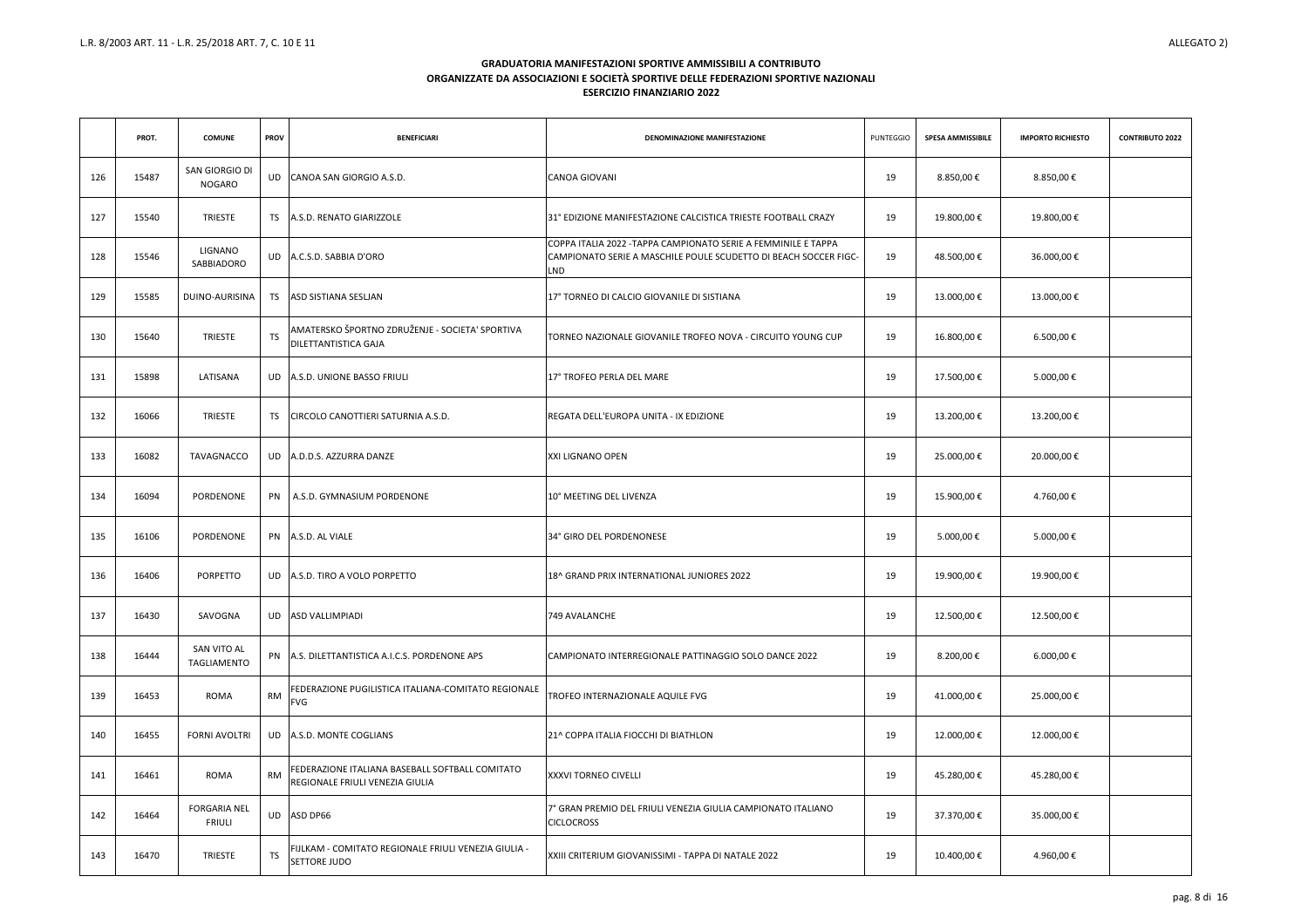|     | PROT. | <b>COMUNE</b>                      | <b>PROV</b> | <b>BENEFICIARI</b>                                            | DENOMINAZIONE MANIFESTAZIONE                                                                  | <b>PUNTEGGIO</b> | <b>SPESA AMMISSIBILE</b> | <b>IMPORTO RICHIESTO</b> | <b>CONTRIBUTO 2022</b> |
|-----|-------|------------------------------------|-------------|---------------------------------------------------------------|-----------------------------------------------------------------------------------------------|------------------|--------------------------|--------------------------|------------------------|
| 144 | 16473 | <b>GORIZIA</b>                     |             | GO A.S.D. BIKE&RUN GORIZIA                                    | <b>ISONZO MARATHON BIKE</b>                                                                   | 19               | 8.000,00 €               | 7.000,00 €               |                        |
| 145 | 16500 | <b>GEMONA DEL</b><br><b>FRIULI</b> |             | UD ASD ULTRA                                                  | <b>TRAIL 3 CASTELLI</b>                                                                       | 19               | 5.500,00 €               | 5.500,00 €               |                        |
| 146 | 16506 | CORDENONS                          |             | PN ASD APERTI PER FERIE                                       | CAMPIONATO ITALIANO BEACHVOLLEY                                                               | 19               | 9.700,00€                | 9.700,00 €               |                        |
| 147 | 16510 | PALAZZOLO DELLO<br><b>STELLA</b>   |             | UD XTRIM SPORT ASD                                            | 9° AQUATICRUNNER IWC 2022 GRADO-LIGNANO                                                       | 19               | 15.000,00€               | 15.000,00€               |                        |
| 148 | 16515 | <b>UDINE</b>                       |             | UD ASD CUS UDINE                                              | WINTER TRIATHLON FRIULI-VENEZIA-GIULIA CAMPIONATO ITALIANO A<br>SQUADRE 2022 WINTER TRIATHLON | 19               | 13.000,00€               | 13.000,00€               |                        |
| 149 | 16535 | <b>TOLMEZZO</b>                    |             | UD A.S.D. CHIODO FISSO                                        | FIND YOUR WAY 2022                                                                            | 19               | 27.500,00 €              | 27.500,00€               |                        |
| 150 | 16545 | <b>TRIESTE</b>                     | TS          | TRŽAŠKI POMORSKI KLUB CLUB NAUTICO TRIESTINO SIRENA<br>A.S.D. | 9. MEETING DELL'ADRIATICO- JADRANSKI MITING-ADRIATIC MEETING-<br><b>ADRIATISCHE MITING</b>    | 19               | 8.700,00 €               | 8.700,00 €               |                        |
| 151 | 16553 | MONFALCONE                         |             | GO CIRCOLO VELICO YACHT CLUB HANNIBAL ASD                     | CAMPIONATO ITALIANO ASSOLUTO ALTURA 2022                                                      | 19               | 83.000,00€               | 50.000,00€               |                        |
| 152 | 16556 | VIVARO                             |             | PN ASD CENTRO EQUESTRE MAGREDI                                | 9^ DISCOVERING MAGREDI - GARA INTERNAZIONALE, NAZIONALE ED<br>INTERREGIONALE DI ENDURANCE     | 19               | 7.505,00 €               | 7.500,00 €               |                        |
| 153 | 16583 | PALMANOVA                          |             | UD GRUPPO BASTIONI BIKE A.S.D.                                | 20° BASTIONI IN BIKE - 6° PALMANOVA BIKE MARATHON                                             | 19               | 31.400,00 €              | 31.400,00 €              |                        |
| 154 | 14670 | <b>TOLMEZZO</b>                    |             | UD ASD POLISPORTIVA LIBERTAS TOLMEZZO                         | MEETING GIOVANILE DI ATLETICA LEGGERA                                                         | 18               | 14.500,00€               | 4.000,00 €               |                        |
| 155 | 14831 | <b>TRIESTE</b>                     | TS          | B&Z BOXING PROMOTION S.R.L. SSD                               | <b>ROAD TO GLORY IX</b>                                                                       | 18               | 26.000,00€               | 16.000,00€               |                        |
| 156 | 14870 | MUZZANA DEL<br>TURGNANO            |             | UD REATTIVO SSD                                               | LIGNANO SABBIADORO BOXE 2022                                                                  | 18               | 47.000,00 €              | 14.000,00 €              |                        |
| 157 | 15008 | SAN VITO AL<br>TAGLIAMENTO         |             | PN ASD SCUOLA DANZA DANCE THEATRE SCHOOL                      | CONCORSO PORDENONE DANZA XVIII EDIZIONE                                                       | 18               | 4.700,00 €               | 4.700,00 €               |                        |
| 158 | 15110 | PORDENONE                          |             | PN SOCIETA' PUGILISTICA PORDENONESE A.S.D.                    | 57° ANNIVERSARIO SOCIETA' PUGILISTICA PORDENONESE                                             | 18               | 25.000,00€               | 7.500,00 €               |                        |
| 159 | 15226 | TAIPANA                            |             | UD ASD CENTRO IPPICO CAMPO DI BONIS                           | CONCORSO INTERNAZIONALE DI COMPLETO                                                           | 18               | 12.200,00€               | 12.200,00€               |                        |
| 160 | 15558 | <b>TRIESTE</b>                     | <b>TS</b>   | SOCIETA' GINNASTICA TRIESTINA NAUTICA A.S.D.                  | <b>BORIN COASTAL ROWING EDIZIONE 2022</b>                                                     | 18               | 22.600,00€               | 22.600,00€               |                        |
| 161 | 15638 | RONCHI DEI<br>LEGIONARI            | GO          | <b>NEW BLACK PANTHERS ASD</b>                                 | 9TH YOUTH ITALIAN BASEBALL WEEK FRIULI VENEZIA GIULIA                                         | 18               | 33.000,00 €              | 33.000,00 €              |                        |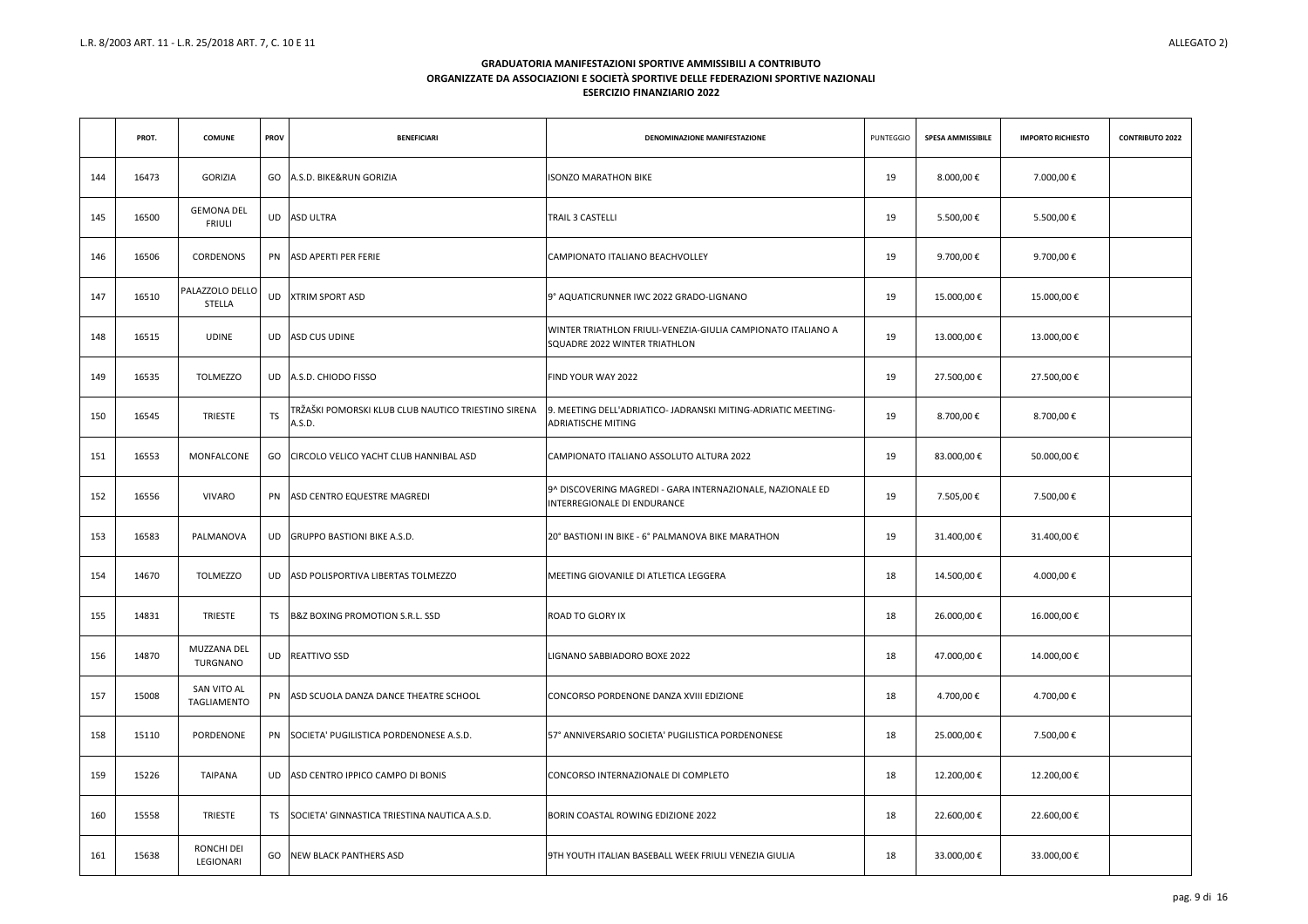|     | PROT. | <b>COMUNE</b>                 | <b>PROV</b> | <b>BENEFICIARI</b>                                                      | DENOMINAZIONE MANIFESTAZIONE                                     | <b>PUNTEGGIO</b> | <b>SPESA AMMISSIBILE</b> | <b>IMPORTO RICHIESTO</b> | <b>CONTRIBUTO 2022</b> |
|-----|-------|-------------------------------|-------------|-------------------------------------------------------------------------|------------------------------------------------------------------|------------------|--------------------------|--------------------------|------------------------|
| 162 | 15645 | <b>TRIESTE</b>                | <b>TS</b>   | ASD IL TRIFOGLIO                                                        | XXVII° ED MANIFESTAZIONE REG. INTERNAZIONALE DI CALCIO FEMMINILE | 18               | 24.500,00€               | 24.500,00€               |                        |
| 163 | 15900 | LIGNANO<br>SABBIADORO         | <b>UD</b>   | TA.BU. SOCIETA' SPORTIVA DILETTANTISTICA A R.L.                         | LIGNANO OPEN WATER SWIM COMPETITION 3.5                          | 18               | 10.600,00€               | 8.500,00 €               |                        |
| 164 | 16169 | <b>TRIESTE</b>                | TS          | A.S.D. CENTRO UNIVERSITARIO SPORTIVO TRIESTE - C.U.S.<br><b>TRIESTE</b> | 51° MEETING DI ATLETICA LEGGERA CUS TRIESTE                      | 18               | 20.000,00€               | 20.000,00€               |                        |
| 165 | 16178 | <b>TRIESTE</b>                | TS.         | <b>PALLAMANO TRIESTE ASD</b>                                            | 17° MEMORIAL ALDO COMBATTI                                       | 18               | 16.450,00€               | 12.000,00€               |                        |
| 166 | 16402 | PRADAMANO                     |             | UD A.S.D. SATORI DOJO LIBERTAS                                          | LIBERTIADI 2022                                                  | 18               | 42.700,00€               | 17.080,00€               |                        |
| 167 | 16405 | <b>TRIESTE</b>                |             | TS A.S.D. SPORTIAMO                                                     | L CAVALLO SCENDE IN PISTA                                        | 18               | 5.000,00 €               | 5.000,00 €               |                        |
| 168 | 16412 | <b>FAEDIS</b>                 | UD          | ASSOCIAZIONE DILETTANTISTICA OL3                                        | GREENVOLLEY FAEDIS 2022 - 30° EDIZIONE                           | 18               | 20.250,00€               | 20.250,00€               |                        |
| 169 | 16413 | POZZUOLO DEL<br><b>FRIULI</b> |             | UD ASD COPPA FRIULI                                                     | 40° CIRCUITO DI COPPA FRIULI 2022                                | 18               | 21.050,00€               | 20.000,00€               |                        |
| 170 | 16418 | AZZANO DECIMO                 |             | PN A.S.D. GRUPPO SPORTIVO CONDOR                                        | 23° TORNEO INTERNAZIONALE CITTA' DI AZZANO DECIMO                | 18               | 16.300,00€               | 8.240,00€                |                        |
| 171 | 16454 | SAURIS                        |             | UD A.S.D. SCI CLUB SAURIS                                               | FINALI COPPA DEL MONDO SCI D'ERBA 2022                           | 18               | 24.000,00€               | 24.000,00 €              |                        |
| 172 | 16477 | <b>TRIESTE</b>                | <b>TS</b>   | TRIESTINA DELLA VELA ASD                                                | TROFEI FINOZZI ALESANI                                           | 18               | 20.000,00€               | $6.000,00 \in$           |                        |
| 173 | 16502 | TRIESTE                       |             | TS A.S.D. TRIESTE TUFFI EDERA 1904                                      | <b>TRIESTE TUFFI SHOW</b>                                        | 18               | 35.000,00€               | 35.000,00€               |                        |
| 174 | 16520 | LIGNANO<br>SABBIADORO         |             | UD ASD TEAM ZEROBIKE                                                    | LIGNANO BIKE MARATHON 2022                                       | 18               | 9.500,00 €               | 9.000,00 €               |                        |
| 175 | 16526 | STARANZANO                    |             | GO ASD STARANZANO DUCKS BSC                                             | <b>VII TORNEO ALPEADRIA</b>                                      | 18               | 41.000,00€               | 41.000,00€               |                        |
| 176 | 16529 | FAGAGNA                       |             | UD A.S.D. QUADRIFOGLIO                                                  | IL GALÀ DELLE BOCCE IN OTTO GIORNI                               | 18               | 8.750,00 €               | 8.750,00 €               |                        |
| 177 | 16537 | SPILIMBERGO                   |             | PN A.S.D. JUDO CLUB GIANFRANCO FENATI                                   | TROFEO CITTA' DEL MOSAICO E 42° MEMORIAL TIBERI                  | 18               | 6.650,00€                | 3.500,00 €               |                        |
| 178 | 16538 | TARCENTO                      |             | UD A.S.D.R.C. MODUS                                                     | TORNEO DI TENNIS CITTA' DI TARCENTO 2022                         | 18               | 16.500,00€               | 15.000,00 €              |                        |
| 179 | 16540 | PORDENONE                     |             | PN A.S.D. SKATING CLUB COMINA                                           | XXII° TROFEO COMINA - INTERNATIONAL SKATE                        | 18               | 18.000,00€               | 16.000,00€               |                        |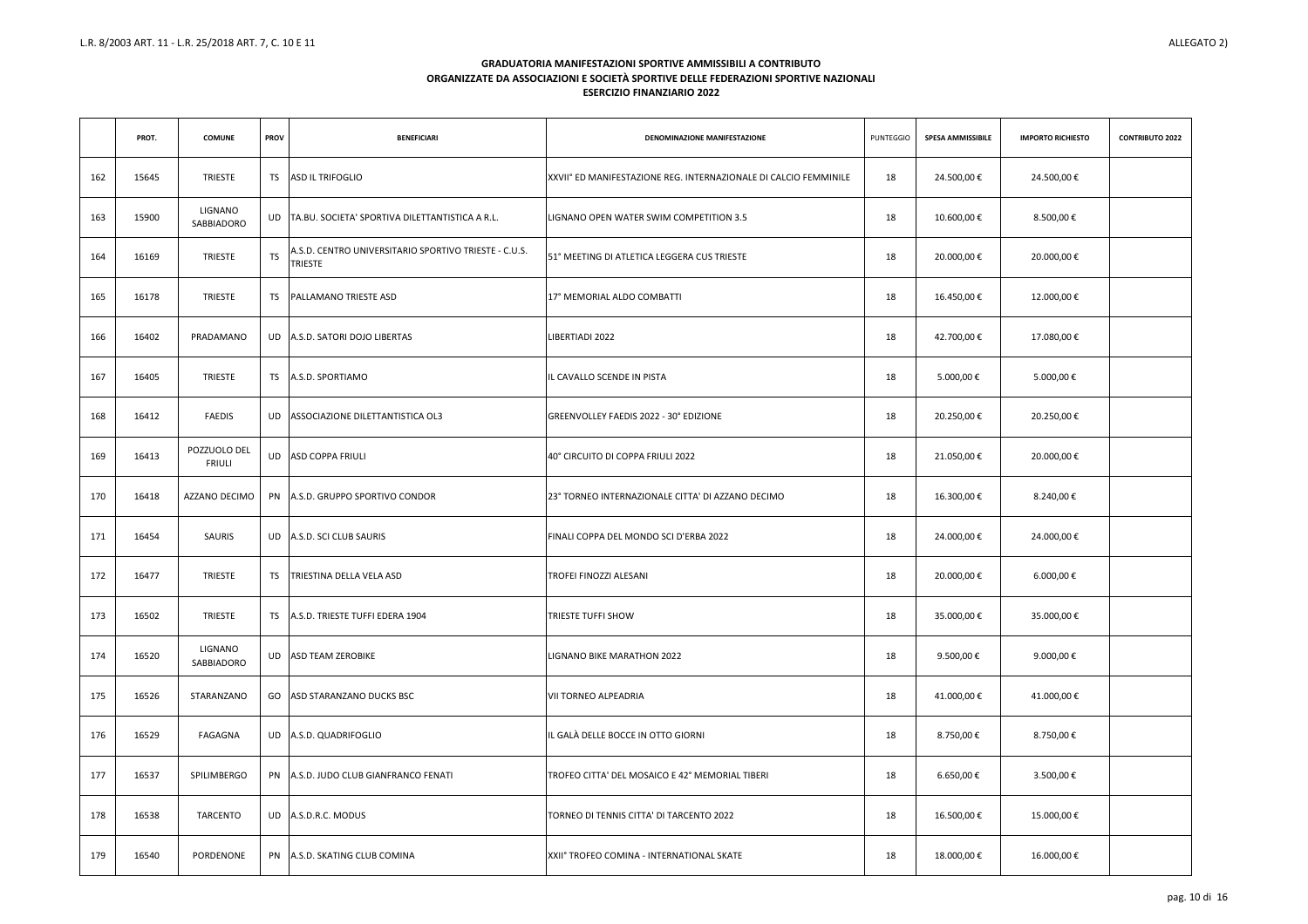|     | PROT. | <b>COMUNE</b>              | <b>PROV</b> | <b>BENEFICIARI</b>                                                                   | DENOMINAZIONE MANIFESTAZIONE                                                                                  | <b>PUNTEGGIO</b> | <b>SPESA AMMISSIBILE</b> | <b>IMPORTO RICHIESTO</b> | <b>CONTRIBUTO 2022</b> |
|-----|-------|----------------------------|-------------|--------------------------------------------------------------------------------------|---------------------------------------------------------------------------------------------------------------|------------------|--------------------------|--------------------------|------------------------|
| 180 | 16546 | PORDENONE                  |             | PN A.S.D. SEKAI BUDO PORDENONE                                                       | 44° TROFEO INTERNAZIONALE CITTA' DI PORDENONE                                                                 | 18               | 7.250,00€                | 4.300,00 €               |                        |
| 181 | 15488 | CORDOVADO                  |             | PN ASD ARCIERI CURTIS VADI                                                           | <b>TROFEO COMUNE DI VIVARO</b>                                                                                | 17               | 8.200,00€                | 5.000,00 €               |                        |
| 182 | 15642 | TRICESIMO                  | <b>UD</b>   | ASSOCIAZIONE POLISPORTIVA DILETTANTISTICA E CULTURALE<br>CHE SPETTACOLO              | <b>XIX BSL</b>                                                                                                | 17               | 21.000,00€               | 16.000,00€               |                        |
| 183 | 15697 | PORDENONE                  |             | PN A.S.D. SCHERMA VITTORIA PORDENONE                                                 | 2° EDIZIONE GARA INTERNAZIONALE DI LIGNANO DI FIORETTO E SPADA<br>IGRAN PREMIO GIOVANISSIMI CADETTI E GIOVANI | 17               | 15.900,00€               | 15.900,00€               |                        |
| 184 | 15843 | <b>GORIZIA</b>             |             | GO A.S.D. COMPAGNIA ARCIERI ISONZO                                                   | XXXIV INDOOR CONTEA DI GORIZIA                                                                                | 17               | 7.000,00 €               | 7.000,00 €               |                        |
| 185 | 15847 | <b>UDINE</b>               |             | UD ASD CICLO ASSI FRIULI                                                             | 123^ TROFEO TRIESTE GORIZIA UDINE - INSIEME NELLO SPORT                                                       | 17               | 27.800,00 €              | 13.000,00€               |                        |
| 186 | 15886 | <b>ROMA</b>                | <b>RM</b>   | COMITATO REGIONALE FEDERAZIONE ITALIANA DI ATLETICA<br>LEGGERA FRIULI VENEZIA GIULIA | 35 EDIZIONE COPPA PROVINCIA DI PORDENONE CIRCUITO IO SONO<br>RUNNINGFIDALFVG                                  | 17               | 43.000,00 €              | 43.000,00 €              |                        |
| 187 | 16064 | TRIESTE                    |             | TS S.S.D. IL GLADIATORE ACADEMY S.R.L.                                               | TRIESTE IN THE ARENA 2022                                                                                     | 17               | 33.900,00 €              | 33.900,00 €              |                        |
| 188 | 16073 | SAN VITO AL<br>TAGLIAMENTO |             | PN SOCIETA' CICLISTICA DILETTANTISTICA PEDALE SANVITESE                              | 83^ COPPA SANVITO                                                                                             | 17               | 16.000,00 €              | 16.000,00 €              |                        |
| 189 | 16414 | <b>UDINE</b>               |             | UD RUGBY UDINE UNION FVG SSD SRL                                                     | XXIX TORNEO INTERNAZIONALE DI RUGBY CITTA' DI UDINE E III TORNEO<br><b>GALASSIA RUGBY FVG</b>                 | 17               | 14.000,00 €              | 14.000,00 €              |                        |
| 190 | 16419 | <b>CORMONS</b>             |             | GO A.S.D. COLLIO BIKE TEAM                                                           | <b>COLLIOBRDA CUP 2022</b>                                                                                    | 17               | 8.800,00€                | 6.200,00€                |                        |
| 191 | 16436 | <b>GORIZIA</b>             |             | GO GO TRI TEAM ASD                                                                   | TRIATHLON KIDS - TRIATHLON SUPER SPRINT GIOVANI E PROMO                                                       | 17               | 11.500,00€               | 9.200,00 €               |                        |
| 192 | 16481 | DUINO-AURISINA             |             | TS SOCIETA' NAUTICA LAGUNA ASD                                                       | CAMPIONATO ITALIANO FEMMINILE OPEN CLASSE 420 E NOVEMBER RACE -<br><b>TROFEO BRUNO MARSI</b>                  | 17               | 8.100,00 €               | 5.500,00 €               |                        |
| 193 | 16498 | TAVAGNACCO                 |             | UD FUNNYCENTER ACADEMY S.S.D. A.R.L.                                                 | 1 CIVIDALE OPEN                                                                                               | 17               | 27.000,00€               | 14.000,00 €              |                        |
| 194 | 16509 | CORDENONS                  |             | PN ASD GOMMONAUTI PORDENONESI                                                        | 46^ GOMMONATA EUROPEA DA PORDENONE AL MARE - TROFEO DEI TRE<br><b>FIUMI</b>                                   | 17               | 13.000,00€               | 10.000,00€               |                        |
| 195 | 16531 | <b>TOLMEZZO</b>            |             | UD A.S.D. LIFEGUARD ACADEMY                                                          | HADRIA - CROSS BORDER STAGE SWIMMING                                                                          | 17               | 28.000,00€               | 28.000,00€               |                        |
| 196 | 16548 | PORDENONE                  |             | PN A.S.D. INSIEME PER PORDENONE                                                      | 16° TORNEO INTERNAZIONALE CITTA' DI PORDENONE - 11° MEMORIAL<br>NICOLA BARATTIN                               | 17               | 25.600,00€               | 20.000,00€               |                        |
| 197 | 16561 | SEDEGLIANO                 |             | UD ASD LIBERTAS GRADISCA                                                             | 22° MEMORIAL PRESSACCO PASQUALINO                                                                             | 17               | 5.002,00 €               | 5.002,00 €               |                        |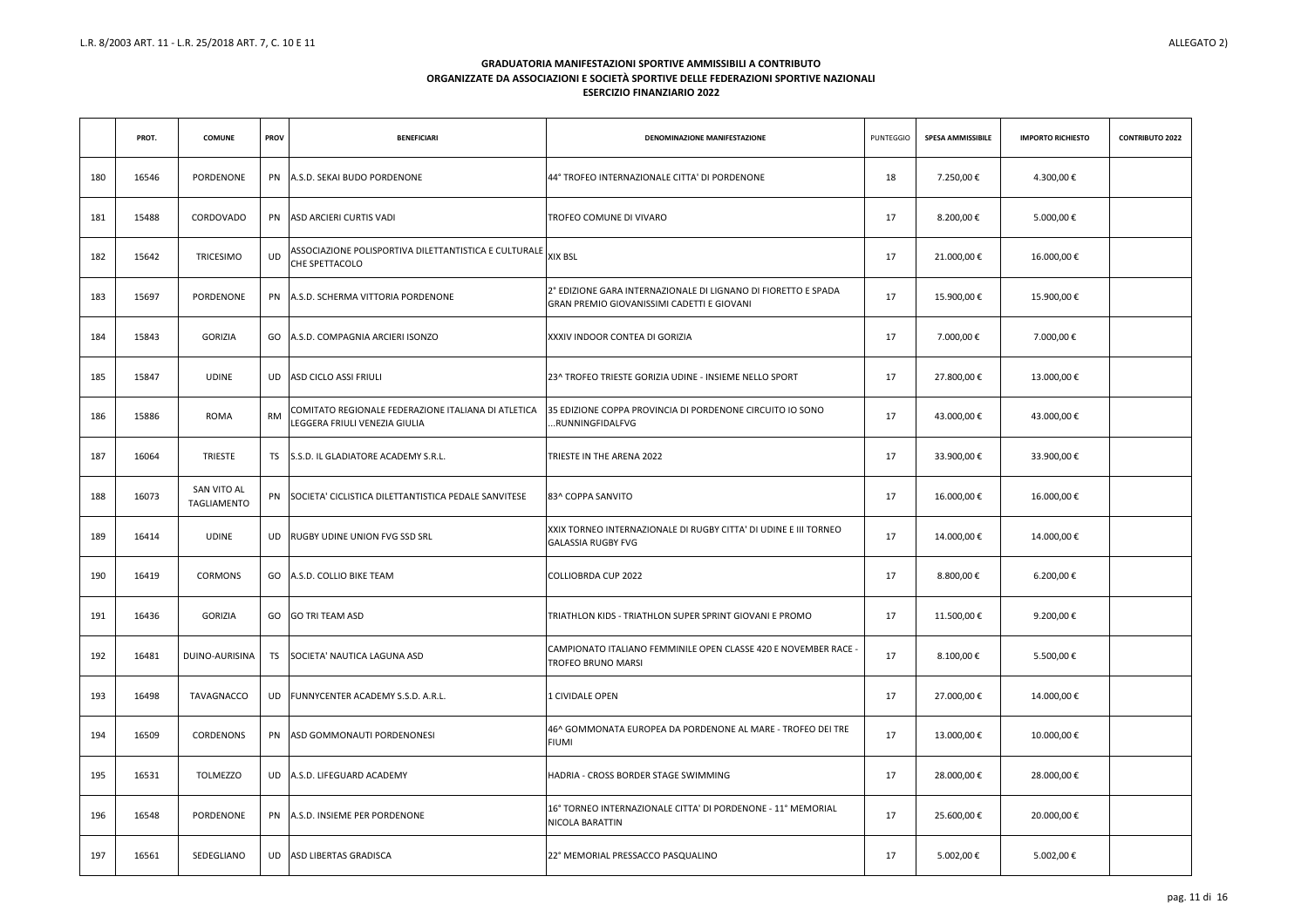|     | PROT. | <b>COMUNE</b>                  | <b>PROV</b> | <b>BENEFICIARI</b>                                 | DENOMINAZIONE MANIFESTAZIONE                                                                       | <b>PUNTEGGIO</b> | <b>SPESA AMMISSIBILE</b> | <b>IMPORTO RICHIESTO</b> | <b>CONTRIBUTO 2022</b> |
|-----|-------|--------------------------------|-------------|----------------------------------------------------|----------------------------------------------------------------------------------------------------|------------------|--------------------------|--------------------------|------------------------|
| 198 | 16562 | PORDENONE                      |             | PN PORDENONE RUGBY ASD                             | VII° TORNEO CITTA' DI PORDENONE TRE GIORNI DI FULL RUGBY NAZIONALE<br><b>ED INTERNAZIONALE</b>     | 17               | 23.750,00€               | 10.000,00€               |                        |
| 199 | 16563 | <b>SAN CANZIAN</b><br>D'ISONZO |             | GO A.S.D. PATTINAGGIO ARTISTICO PIERIS             | TROFEO INT.LE COPPA MEMORIAL MAX BETELLE 2022 COLLEGATO ALLA<br>MANIFESTAZIONE PATTINATA DEL CUORE | 17               | 14.000,00€               | 8.000,00 €               |                        |
| 200 | 16581 | <b>TRIESTE</b>                 |             | TS ASD ARDITA TRIESTE                              | <b>TRIESTE BOXE NIGHT V</b>                                                                        | 17               | 10.000,00€               | 10.000,00€               |                        |
| 201 | 16594 | <b>UDINE</b>                   | UD -        | LIBERTAS SPORTING BASKET SCHOOL ASD                | ICOPPA ITALIANA UNDER 20 E TORNEO INTERNAZIONALE ESORDIENTI                                        | 17               | 62.000,00€               | 40.000,00 €              |                        |
| 202 | 14482 | ZOPPOLA                        |             | PN A.S.D. VESPA CLUB AVIANO                        | 3° AUDAX DEL FRIULI                                                                                | 16               | 31.800,00 €              | 9.540,00€                |                        |
| 203 | 14747 | PORDENONE                      |             | PN A.S.D. SCI CLUB PORDENONE                       | GARE FIS INTERNAZIONALI JUNIOR 12° TROFEO SUZUKI SKI                                               | 16               | 8.900,00 €               | 6.000,00 €               |                        |
| 204 | 15844 | SAN VITO AL<br>TAGLIAMENTO     |             | PN A.S.D.A.N.B. FIAMME CREMISI                     | 22° MEETING FIAMME CREMISI ARCHERY-NORD WORKING-RUNNING                                            | 16               | 6.500,00 €               | 6.500,00 €               |                        |
| 205 | 15879 | SAPPADA                        |             | UD ASD CAMOSCI                                     | SKI FOR FUN NO BORDER CROSSCOUTRY CUP                                                              | 16               | 17.500,00€               | 17.500,00€               |                        |
| 206 | 16013 | SGONICO                        |             | TS ASK - C.S.D. KRAS                               | XXXVII COPPA KRAS - SGONICO                                                                        | 16               | 7.800,00 €               | 7.800,00 €               |                        |
| 207 | 16087 | PORDENONE                      |             | PN A.S.D. AMICI DELL' UDACE                        | GRAN FONDO DEI TEMPLARI - TROFEO CITTA' DI PORDENONE 15^ EDIZIONE                                  | 16               | 8.000,00 €               | 8.000,00 €               |                        |
| 208 | 16415 | <b>GORIZIA</b>                 |             | GO ASD ATLETICA GORIZIA                            | 35° MEMORIAL MARCHI CAMPIONATO SENZA CONFINI                                                       | 16               | 7.200,00 €               | 7.200,00 €               |                        |
| 209 | 16459 | TARVISIO                       |             | UD SCI CAI MONTE LUSSARI A.S.D.                    | CAMPIONATI ITALIANI DI SALTO E COMBINATA NORDICA                                                   | 16               | 10.500,00€               | 7.000,00 €               |                        |
| 210 | 16465 | PRAVISDOMINI                   |             | PN A.S.D. DEFENCE KARATE 2000 PRAVISDOMINI         | SEMINARIO INTERNAZIONALE KARATE STILE WADO RYU & GARA DI KATA<br><b>CITTA' DI LIGNANO</b>          | 16               | 17.550,00€               | 5.200,00 €               |                        |
| 211 | 16471 | TRICESIMO                      |             | UD ASD GRUPPO CICLISTICO DEL FRIULI VENEZIA GIULIA | 49^ EDIZIONE DEL GIRO CICLISTICO INTERNAZIONALE DEL FRIULI VENEZIA<br><b>GIULIA</b>                | 16               | 100.800,00€              | 60.250,00€               |                        |
| 212 | 16489 | TARVISIO                       |             | UD BACHMANN SPORT COLLEGE S.S.D. A R.L.            | TROFEO BACHMANN 2022                                                                               | 16               | 5.500,00 €               | 5.500,00 €               |                        |
| 213 | 16505 | UDINE                          |             | UD ASD OVERBUGLINE                                 | VII TROFEO MINIRUGBY CITTA DI CODROIPO                                                             | 16               | 7.650,00 €               | 7.650,00 €               |                        |
| 214 | 16522 | <b>FIUME VENETO</b>            |             | PN GRUPPO CICLISTICO BANNIA A.S.D.                 | STRADE FIUMANE - EMOZIONI DEL PASSATO - 21º MEMORIAL ELIGIO<br><b>BORLINA</b>                      | 16               | 12.050,00€               | 4.500,00 €               |                        |
| 215 | 16543 | <b>TRIESTE</b>                 |             | TS A.S.D. 360 MTB                                  | 2ª XCO NAZIONALE 3 CAMINI                                                                          | 16               | 12.000,00€               | 9.000,00 €               |                        |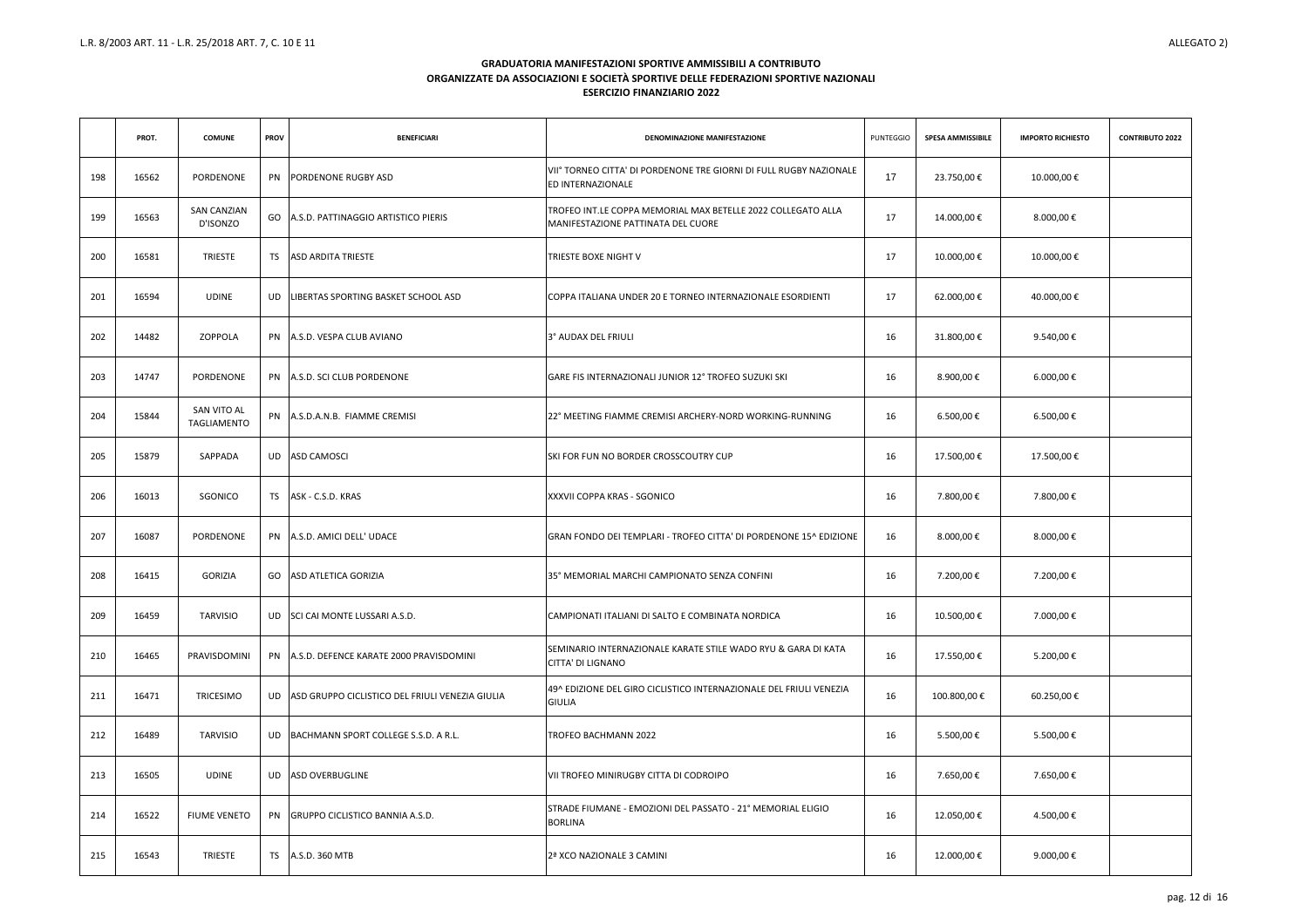|     | PROT. | <b>COMUNE</b>                          | <b>PROV</b> | <b>BENEFICIARI</b>                                 | DENOMINAZIONE MANIFESTAZIONE                                     | <b>PUNTEGGIO</b> | <b>SPESA AMMISSIBILE</b> | <b>IMPORTO RICHIESTO</b> | <b>CONTRIBUTO 2022</b> |
|-----|-------|----------------------------------------|-------------|----------------------------------------------------|------------------------------------------------------------------|------------------|--------------------------|--------------------------|------------------------|
| 216 | 16575 | SPILIMBERGO                            |             | PN A.S.D. POLISPORTIVA TRIVIUM                     | 12^ TILIMENT MARATHON BIKE                                       | 16               | 66.000,00€               | 30.000,00 €              |                        |
| 217 | 16590 | <b>SAN CANZIAN</b><br>D'ISONZO         | GO          | TEAM ISONZO CICLISTICA PIERIS A.S.D.               | 18° GIORNATA DEL CICLISMO GIOVANILE ISONTINO                     | 16               | 12.500,00€               | 5.000,00 €               |                        |
| 218 | 16593 | <b>BUIA</b>                            |             | UD A.D.D.S. OASI DANZE                             | OASI INTERNATIONAL DANCE COMPETITION                             | 16               | 32.000,00 €              | 32.000,00 €              |                        |
| 219 | 15370 | <b>OVARO</b>                           |             | UD UNIONE SPORTIVA OVARO (ASD-ONLUS)               | 48ª CORSA IN MONTAGNA - MEMORIAL LUIGI PINZAN                    | 15               | 3.000,00 €               | 3.000,00 €               |                        |
| 220 | 15643 | TARVISIO                               |             | UD U.S. MARIO TOSI ASD TARVISIO                    | 2°TARVISIO SUMMER TRAIL A MALFI                                  | 15               | 13.800,00€               | 12.000,00€               |                        |
| 221 | 15713 | SAN DANIELE DEL<br><b>FRIULI</b>       |             | UD ASSOCIAZIONE POLISPORTIVA DILETTANTISTICA LAB   | XII BALE TAL GEI                                                 | 15               | 19.500,00€               | 8.000,00 €               |                        |
| 222 | 16408 | AVIANO                                 |             | PN A.S.D. ATLETICA TRIVENETA                       | 25° GRAND PRIX GIOVANI OUTDOOR RUNNING                           | 15               | 11.000,00€               | 9.800,00€                |                        |
| 223 | 16435 | PORDENONE                              |             | PN ASSOCIAZIONE FESTA IN PIASSA VILLANOVA - A.S.D. | 20° TORNEO DI CALCIO CITTA' DI PORDENONE                         | 15               | 29.000,00€               | 8.000,00 €               |                        |
| 224 | 16438 | <b>CERVIGNANO DEL</b><br><b>FRIULI</b> |             | UD A.S.D. SPORT PLANET                             | 25° MASTER BUDO CUP                                              | 15               | 26.000,00€               | 26.000,00€               |                        |
| 225 | 16439 | <b>TOLMEZZO</b>                        |             | UD ASD CARNIABIKE                                  | <b>TROFEO CARNIA: CLASSIC GIOVANI</b>                            | 15               | 22.000,00€               | 20.000,00€               |                        |
| 226 | 16485 | ZUGLIO                                 |             | UD SCI CLUB MONTE DAUDA                            | CAMPIONATO REGIONALE DI SX E SG                                  | 15               | 42.500,00€               | 40.500,00€               |                        |
| 227 | 16492 | <b>MONRUPINO</b>                       |             | TS AMATERSKO ŠPORTNO DRUŠTVO A.S.D. SLOGA TABOR    | MEMORIAL SERGIO VELJAK 2022                                      | 15               | 11.700,00€               | 11.700,00€               |                        |
| 228 | 16519 | <b>BUTTRIO</b>                         |             | UD A.S.D. PODISMO BUTTRIO                          | LA CORSA DELL'ANGELO                                             | 15               | 24.000,00€               | 24.000,00 €              |                        |
| 229 | 16539 | <b>CIVIDALE DEL</b><br><b>FRIULI</b>   |             | UD ASD GINN. FOR. JU. GINNASTICA FORUM JULII       | 3^ T.I.G.S.S. = TORNEO INTERNAZIONALE GINNASTICA SPORT IN SALUTE | 15               | 15.000,00€               | 10.000,00€               |                        |
| 230 | 16542 | TORREANO                               |             | UD A.S.D. VALCHIARO'                               | VALCHIARO' XC BIKE RACE 2022                                     | 15               | 5.450,00 €               | 5.450,00 €               |                        |
| 231 | 16555 | <b>TRIESTE</b>                         | TS          | MARE NORDEST SSD A R. L.                           | MARE NORDEST 2022                                                | 15               | 95.700,00€               | 72.000,00 €              |                        |
| 232 | 15729 | <b>PORCIA</b>                          |             | PN A.S.D. TENNIS CLUB LINUS                        | 32° TORNEO NAZIONALE IN PRIMA LINEA                              | 14               | 25.900,00€               | 15.000,00 €              |                        |
| 233 | 16045 | <b>TRIESTE</b>                         | <b>TS</b>   | <b>ASD PRIMOREC</b>                                | 13° TORNEO DEL CARSO                                             | 14               | 14.500,00€               | 14.500,00€               |                        |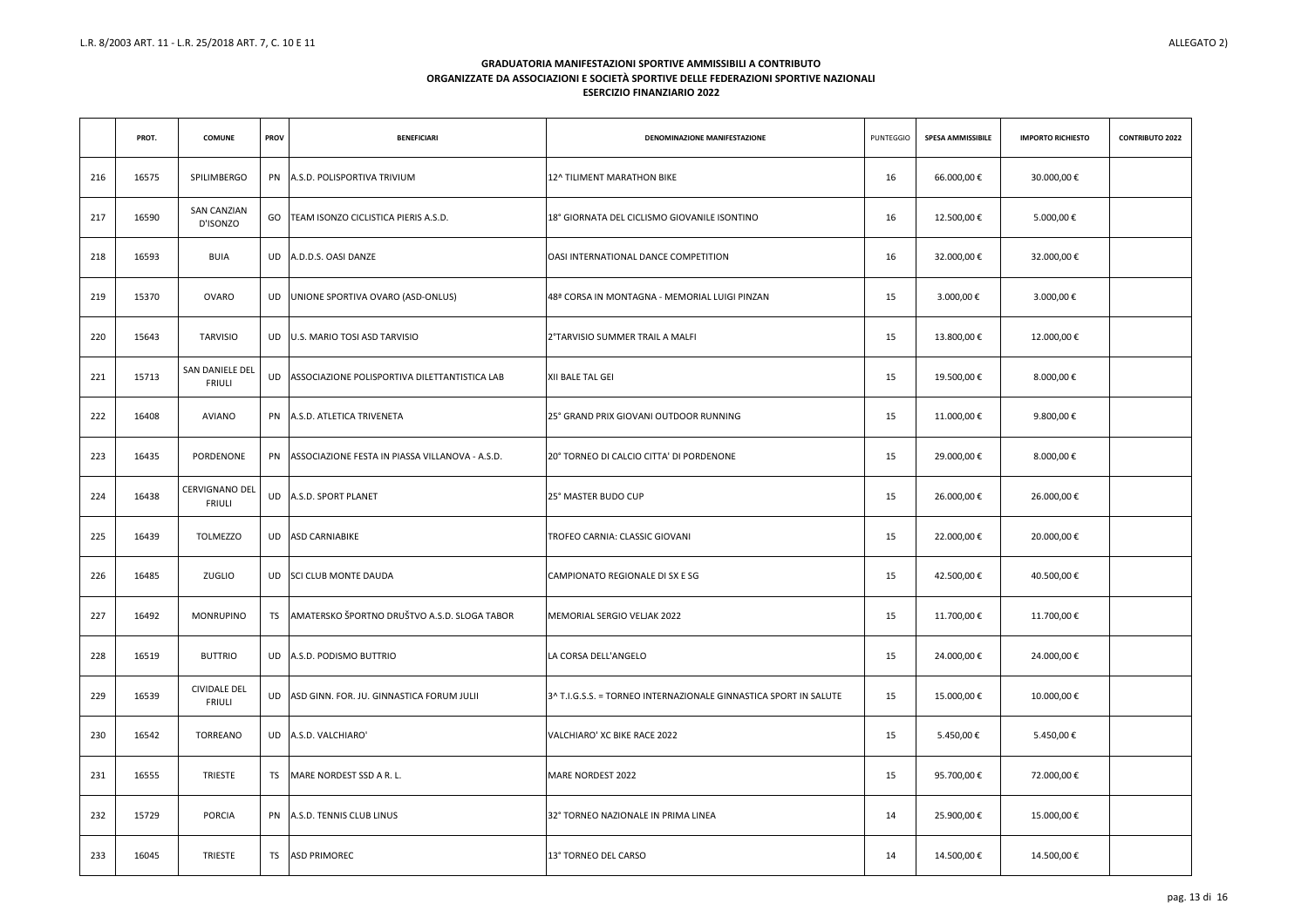|     | PROT. | <b>COMUNE</b>                      | <b>PROV</b> | <b>BENEFICIARI</b>                               | DENOMINAZIONE MANIFESTAZIONE                                                                                                                                                                                                | <b>PUNTEGGIO</b> | <b>SPESA AMMISSIBILE</b> | <b>IMPORTO RICHIESTO</b> | <b>CONTRIBUTO 2022</b> |
|-----|-------|------------------------------------|-------------|--------------------------------------------------|-----------------------------------------------------------------------------------------------------------------------------------------------------------------------------------------------------------------------------|------------------|--------------------------|--------------------------|------------------------|
| 234 | 16057 | POVOLETTO                          |             | UD A.P.D. LIBERTAS GRIONS DEL TORRE E REMANZACCO | XXXV MEMORIAL GIACOMO ROMANO 2023                                                                                                                                                                                           | 14               | 7.500,00 €               | 7.500,00 €               |                        |
| 235 | 16407 | RESIA                              |             | UD ASD VAL RESIA                                 | VAL RESIA SUMMER GAMES 2022                                                                                                                                                                                                 | 14               | 22.000,00€               | 22.000,00€               |                        |
| 236 | 16488 | ZOPPOLA                            |             | PN ASD GRAVA BIKE TEAM                           | II <sup>°</sup> MORENICHE RACE                                                                                                                                                                                              | 14               | 5.650,00 €               | 5.650,00€                |                        |
| 237 | 16495 | DUINO-AURISINA                     | TS          | ASD DIPORTO NAUTICO SISTIANA                     | SISTIANA SAILING WEEK 2022                                                                                                                                                                                                  | 14               | 1.500,00 €               | 1.500,00 €               |                        |
| 238 | 16507 | <b>GORIZIA</b>                     |             | GO A.S.D. DINAMO GORIZIA                         | <b>DINAMO SUMMER SPORT WEEKS</b>                                                                                                                                                                                            | 14               | 18.225,00€               | 18.225,00€               |                        |
| 239 | 16518 | FONTANAFREDDA                      |             | PN A.S.D COMUNALE FONTANAFREDDA                  | TORNEO CITTÀ DI FONTANAFREDDA - MEMORIAL PAGOTTO                                                                                                                                                                            | 14               | 6.500,00 €               | 6.500,00€                |                        |
| 240 | 14881 | PORDENONE                          |             | PN A.S.D. MONTAGNA WIVA                          | CAMPIONATO TRIVENETO DI SCI ALPINO                                                                                                                                                                                          | 13               | 3.800,00 €               | 3.800,00 €               |                        |
| 241 | 16467 | <b>VILLA SANTINA</b>               |             | UD A.S.D. VILLA                                  | 12° TORNEO INTERNAZIONALE DI CALCIO GIOVANILE PARCO DELLE COLLINE<br>CARNICHE-ALPE ADRIA CUP                                                                                                                                | 13               | 7.300,00 €               | 6.000,00 €               |                        |
| 242 | 16491 | CORDENONS                          |             | PN ASD TECNO BIKE TEAM K2                        | <b>AVIANO ENDURO 2022</b>                                                                                                                                                                                                   | 13               | 4.150,00 €               | 3.500,00 €               |                        |
| 243 | 16493 | LIGNANO<br>SABBIADORO              |             | UD   TILIAVENTUM A.S.D. SENZA FINI DI LUCRO      | LIGNANO SUP MARATHON 2022                                                                                                                                                                                                   | 13               | 5.250,00 €               | 5.250,00 €               |                        |
| 244 | 16512 | <b>FOGLIANO</b><br>REDIPUGLIA      |             | GO   MOTO CLUB CARSO                             | LA GARA DI ENDURO E' VALIDA QUALE PROVA DI CAMPIONATO REGIONALE<br>E TRIVENETO DELLA SPECIALITA' DENOMINATA 22° TROFEO FABIO PACOR IN<br>MEMORIA DI UN GRANDE AMICO E SPORTIVO E PRATICANTE DELLA<br>SPECIALITA' DI ENDUROO | 13               | 12.900,00€               | 10.000,00€               |                        |
| 245 | 16513 | TOLMEZZO                           |             | UD ASD TOLMEZZO CARNIA                           | 1º TORNEO INTERNAZIONALE CITTA' DI TOLMEZZO.                                                                                                                                                                                | 13               | 16.000,00 €              | 16.000,00 €              |                        |
| 246 | 16527 | <b>GEMONA DEL</b><br><b>FRIULI</b> |             | UD ASD ORBIKE                                    | <b>SKY SNOW CAMPIONATO ITALIANO VERTICAL FISKY 2022</b>                                                                                                                                                                     | 13               | 21.200,00€               | 21.200,00 €              |                        |
| 247 | 16532 | <b>GEMONA DEL</b><br><b>FRIULI</b> |             | UD ASD CAMPAGNOLA                                | #KICK4CLIMATE - UN CALCIO PER IL CLIMA                                                                                                                                                                                      | 13               | 9.000,00 €               | 9.000,00 €               |                        |
| 248 | 14671 | MONFALCONE                         |             | GO ASD MIGLIO CORSE                              | 6° ECONOVA ADRIATIC RALLY                                                                                                                                                                                                   | 12               | 30.000,00 €              | 20.000,00 €              |                        |
| 249 | 15213 | MONTEREALE<br>VALCELLINA           |             | PN A.S.D. CELLINA BIKE                           | 5° MEMORIAL MARTINEL                                                                                                                                                                                                        | 12               | 7.200,00 €               | 2.000,00 €               |                        |
| 250 | 15557 | MANZANO                            |             | UD ASD PEDALE MANZANESE                          | GIORNATA DEL CICLISMO MANZANESE                                                                                                                                                                                             | 12               | 6.300,00 €               | 3.500,00 €               |                        |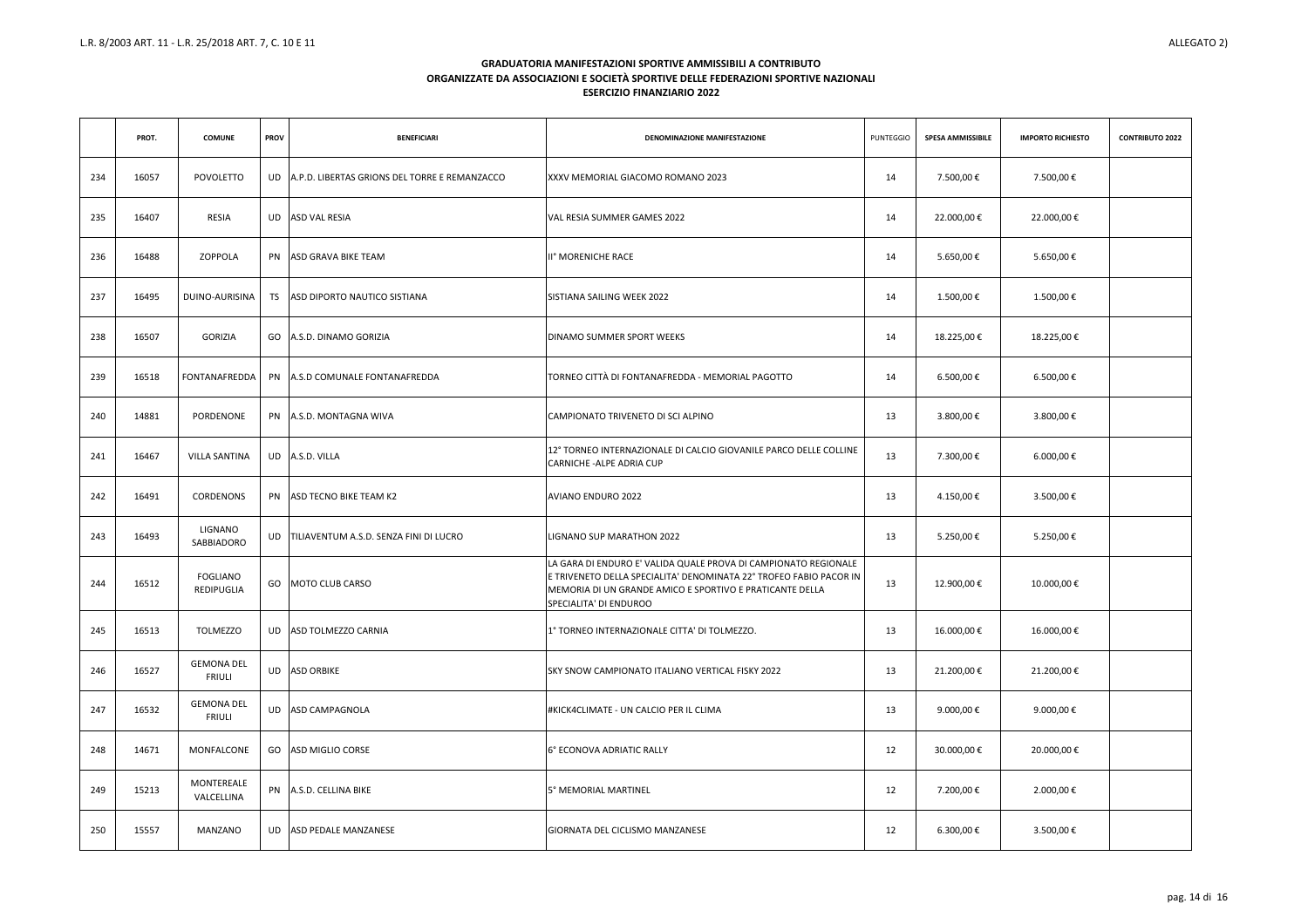|     | PROT. | <b>COMUNE</b>                        | <b>PROV</b> | <b>BENEFICIARI</b>                                                         | DENOMINAZIONE MANIFESTAZIONE                                                                          | <b>PUNTEGGIO</b> | <b>SPESA AMMISSIBILE</b> | <b>IMPORTO RICHIESTO</b> | <b>CONTRIBUTO 2022</b> |
|-----|-------|--------------------------------------|-------------|----------------------------------------------------------------------------|-------------------------------------------------------------------------------------------------------|------------------|--------------------------|--------------------------|------------------------|
| 251 | 15637 | POLCENIGO                            |             | PN A.S.D. POLISPORTIVA PEDEMONTANA MOTORSPORT                              | GARA AUTOMOBILISTICA 6° SLALOM IN SALITA                                                              | 12               | 9.600,00€                | 7.000,00 €               |                        |
| 252 | 16052 | <b>RONCHI DEI</b><br>LEGIONARI       |             | GO A.S.D. STARS RONCHI S.C.                                                | 4° TORNEO SOFTBALL ALPINE STARS                                                                       | 12               | 10.500,00€               | 10.500,00€               |                        |
| 253 | 16176 | DUINO AURISINA                       |             | TS A.S.D. POLISPORTIVA SAN MARCO                                           | 12° TORNEO NAZIONALE SAN MARCO                                                                        | 12               | 4.460,00 €               | 4.460,00 €               |                        |
| 254 | 16431 | SAN PIETRO AL<br>NATISONE            |             | UD ALBERONE KARTING CLUB A.S.D.                                            | <b>TROFEO ITALO SLOVENO</b>                                                                           | 12               | 8.510,00€                | 3.800,00 €               |                        |
| 255 | 16474 | <b>TRIESTE</b>                       | TS          | JADRAN A.S.Z.-U.S.D.                                                       | NO BORDERS EUROCUP 2022                                                                               | 12               | 25.000,00€               | 25.000,00€               |                        |
| 256 | 15111 | TRIESTE                              |             | TS A.S.D. C.R.A.L. TRIESTE TRASPORTI                                       | LA NAPOLEONICA                                                                                        | 11               | 6.000,00 €               | 6.000,00 €               |                        |
| 257 | 15227 | <b>TRIESTE</b>                       |             | TS ASD LA FIORITA                                                          | 15° AUTORADUNO TURISTICO D'AUTUNNO                                                                    | 11               | 31.000,00€               | 15.000,00€               |                        |
| 258 | 15589 | CASARSA DELLA<br>DELIZIA             |             | PN A.S.D. ARCIERI DELLA FENICE FVG                                         | 1° TROFEO CITTA' DI PORDENONE 70/60 MT ROUND - 50 MT ROUND                                            | 11               | 8.800,00€                | 8.000,00 €               |                        |
| 259 | 16012 | PASIANO DI<br>PORDENONE              | PN          | A.S.D. PATTINAGGIO ARTISTICO NEW SKATE PASIANO DI<br><b>PORDENONE</b>      | XVI^ EDIZIONE TROFEO TOPOLINO INTER/REGIONALE DI PATTINAGGIO                                          | 11               | 6.000,00 €               | 6.000,00 €               |                        |
| 260 | 16088 | <b>CIVIDALE DEL</b><br><b>FRIULI</b> | UD          | A.S.D. GRUPPO SPORTIVO GIRO CICLISTICO DEL FRIULI<br><b>VENEZIA GIULIA</b> | COPPA COMUNE DI SAN GIOVANNI AL NATISONE                                                              | 11               | 4.100,00 €               | 4.100,00 €               |                        |
| 261 | 16404 | PORDENONE                            |             | PN ASD NUOVO BASKET 2000                                                   | 18° TORNEO INTERNAZIONALE CITTA' DI PORDENONE 15° MEMORIAL A.<br><b>MUNER</b>                         | 11               | 6.150,00€                | 3.000,00 €               |                        |
| 262 | 16423 | <b>TRIESTE</b>                       |             | TS A.S.D. TRIESTE TRASPORTI ATLETICA GIOVANILE                             | CAMPIONATO REGIONALE DI SOCIETA' CATEGORIA CADETTI/E ANNI<br>2007/2008 INTITOLATO TROFEO WERK/TEDESCO | 11               | $6.100,00 \in$           | 3.500,00 €               |                        |
| 263 | 16451 | <b>TRIESTE</b>                       | TS          | SOCIETA' GINNASTICA TRIESTINA A.S.D.                                       | III° MEETING INTERNAZIONALE NEREO SVARA - ATLETICA LEGGERA                                            | 11               | 20.000,00€               | 10.000,00€               |                        |
| 264 | 16456 | DUINO-AURISINA                       | TS          | YACHT CLUB-JADRALNI KLUB CUPA ASD                                          | 9 TROFEO BAIA DI SISTIANA                                                                             | 11               | 4.250,00 €               | 3.650,00 €               |                        |
| 265 | 16457 | <b>CIVIDALE DEL</b><br><b>FRIULI</b> |             | UD A.S.D. CICLISTICA FORUM IULII                                           | ITINERARI CIVIDALESI E DELLE VALLI DEL NATISONE                                                       | 11               | 8.600,00 €               | 8.600,00 €               |                        |
| 266 | 16472 | <b>BUIA</b>                          |             | UD   A.S.D. ATLETICA BUJA-TREPPO GRANDE                                    | <b>CROSS DELL'8 DICEMBRE</b>                                                                          | 11               | 8.550,00€                | 8.000,00 €               |                        |
| 267 | 16466 | PORDENONE                            |             | PN ASD SKI SAFARI EXPERIENCE                                               | LIKE A LION 2022                                                                                      | 10               | 4.800,00 €               | 3.000,00 €               |                        |
| 268 | 16476 | UDINE                                | UD          | LEGA CALCIO FRIULI COLLINARE A.S.D.                                        | FINALI CAMPIONATI LCFC                                                                                | 10               | 25.000,00€               | 25.000,00€               |                        |